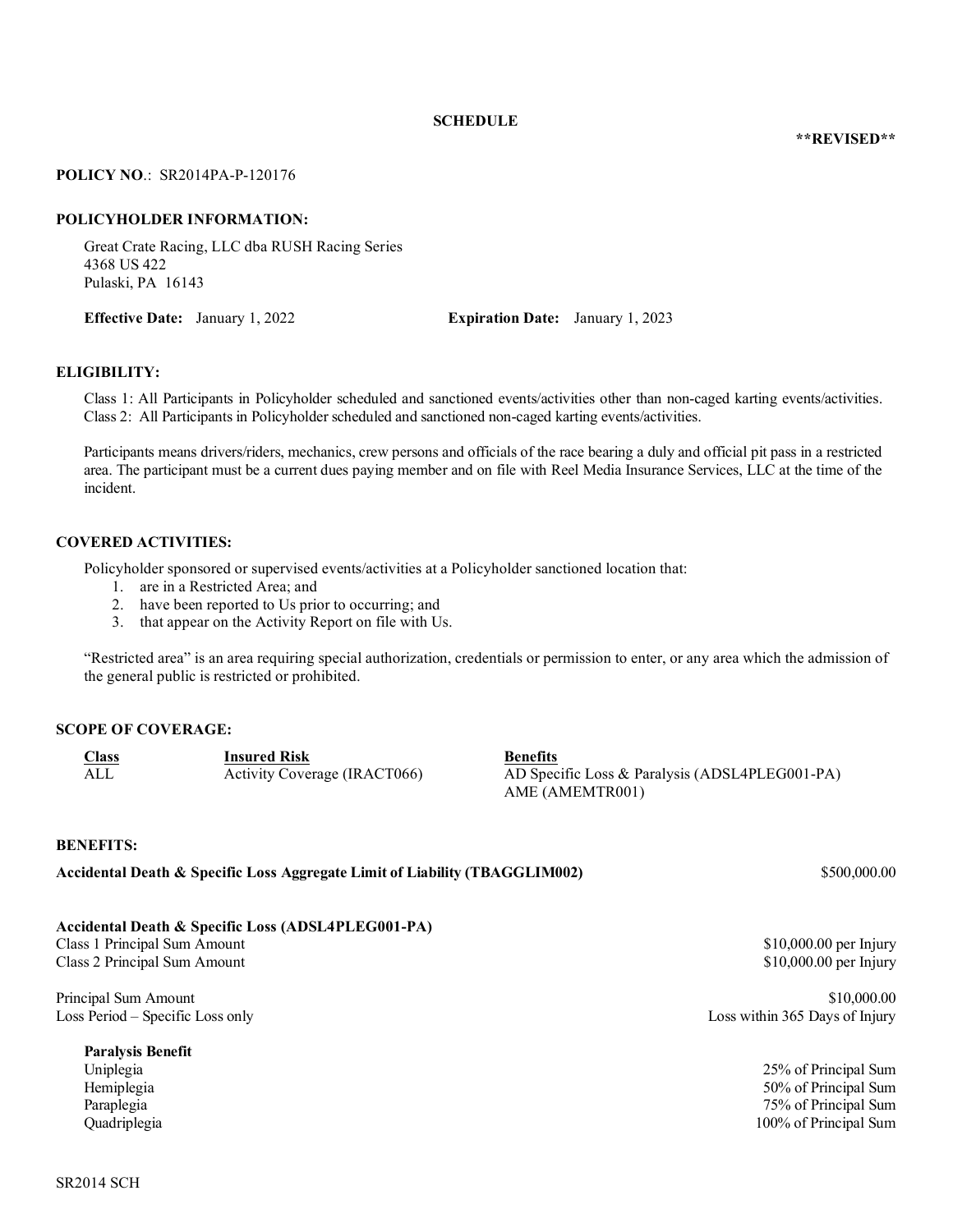#### **Medical Expense for Accident (AMEMTR001) - Full Excess (TBFE004/TBFIFTY002\*)**

Class 1 Maximum Benefit Amount \$100,000.00 per Injury Class 2 Maximum Benefit Amount **\$25,000.00 per Injury** \$25,000.00 per Injury \$25,000.00 per Injury \$25,000.00 per Injury  $$10,000.00$  per Injury Loss Period **Initial treatment received within 90 days of Injury** Initial treatment received within 90 days of Injury Benefit Period Benefits payable for 52 weeks from accident date

\* If an Insured fails to follow the terms and conditions of the Insured's primary coverage, We will reduce eligible Medical Expenses to 50% of the amount We would otherwise pay.

#### **The following notices are attached to and made a part of this policy:** Guaranty Association Notice M20234 1220

#### **PREMIUM:**

Member Coverage - automobile **\$17.00 per Member** \$17.00 per Member Member Coverage – caged kart **\$34.00 per Member**  $\ddot{\textbf{S}}$ Member Coverage – uncaged kart and the state of the state of the state of the state of the state of the S40.00 per Member

This plan has a non-refundable minimum premium of \$1,000.00 per policy year, which is fully earned upon issuance of the policy.

122821:scs Corrected eligibility language; 011022:scs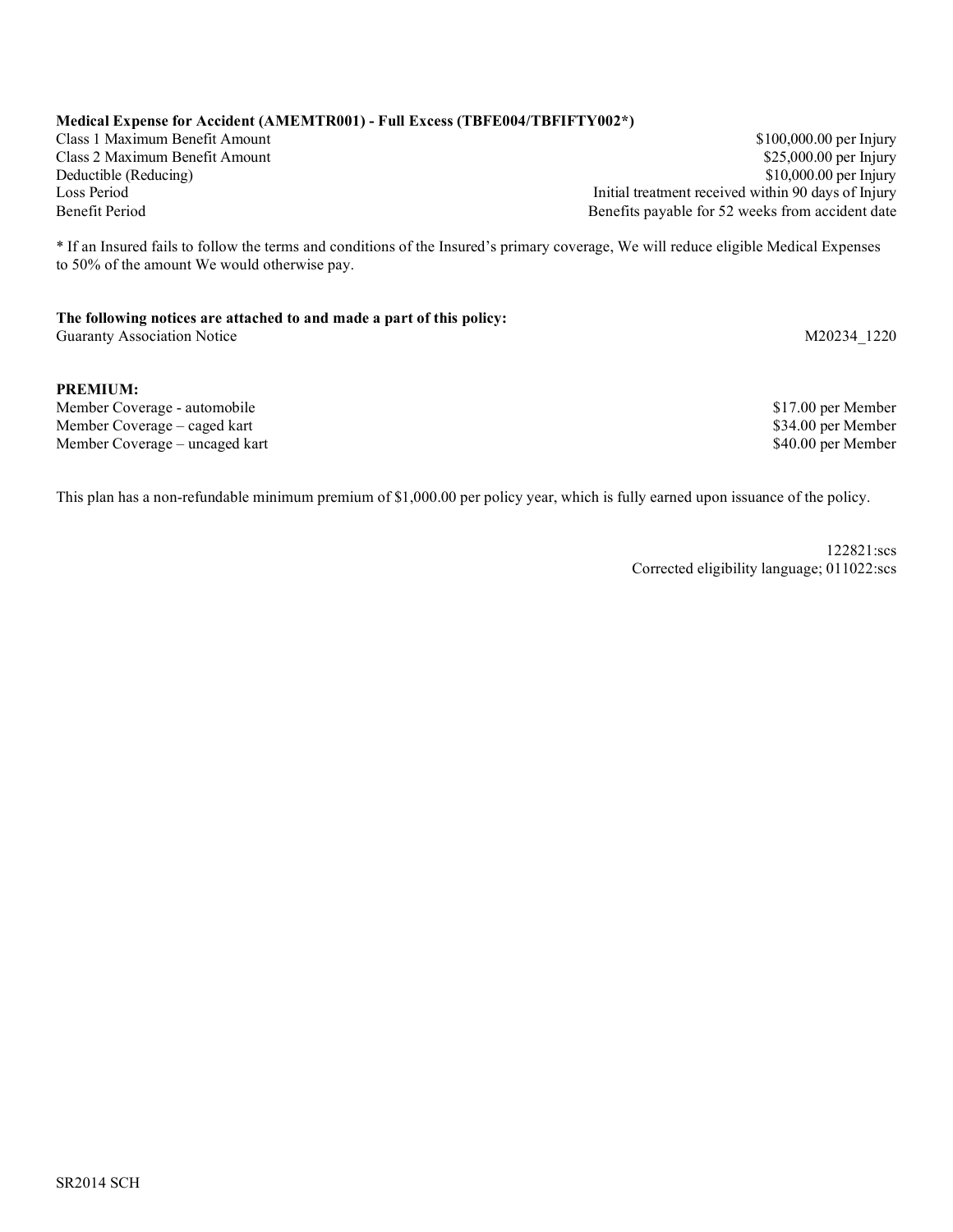

This policy is issued to Great Crate Racing, LLC dba RUSH Racing Series ("the Policyholder").

This policy is a legal contract between the Policyholder and Us. It is issued in consideration of payment of premiums.

This policy is issued in and will be interpreted by the laws of the State of Pennsylvania, without giving effect to the principles of conflicts of law of that State or any other state. Any part of this policy which is in conflict with the laws of the State of Pennsylvania is changed to conform to the minimum requirements of that State's laws.

We agree to pay benefits subject to the terms, conditions, and limitations of this policy.

This policy is nonparticipating. No dividends will be paid.

### **EFFECTIVE DATE AND POLICY TERM**

This policy takes effect on January 1, 2022 (the Policy Effective Date) at the Policyholder's main office. It expires on January 1, 2023.

### **POLICY NUMBER: SR2014PA-P-120176**

# **THIS IS A BLANKET LIMITED ACCIDENT POLICY. READ IT CAREFULLY. BENEFITS ARE NOT PAYABLE FOR LOSS DUE TO SICKNESS.**

### **THIS POLICY IS NOT A MEDICARE SUPPLEMENT POLICY.**

**If you are eligible for Medicare, review the Guide to Health Insurance for People with Medicare available from Us.**

fames T Blackledge

Chief Executive Officer Corporate Secretary

DayU Idinkat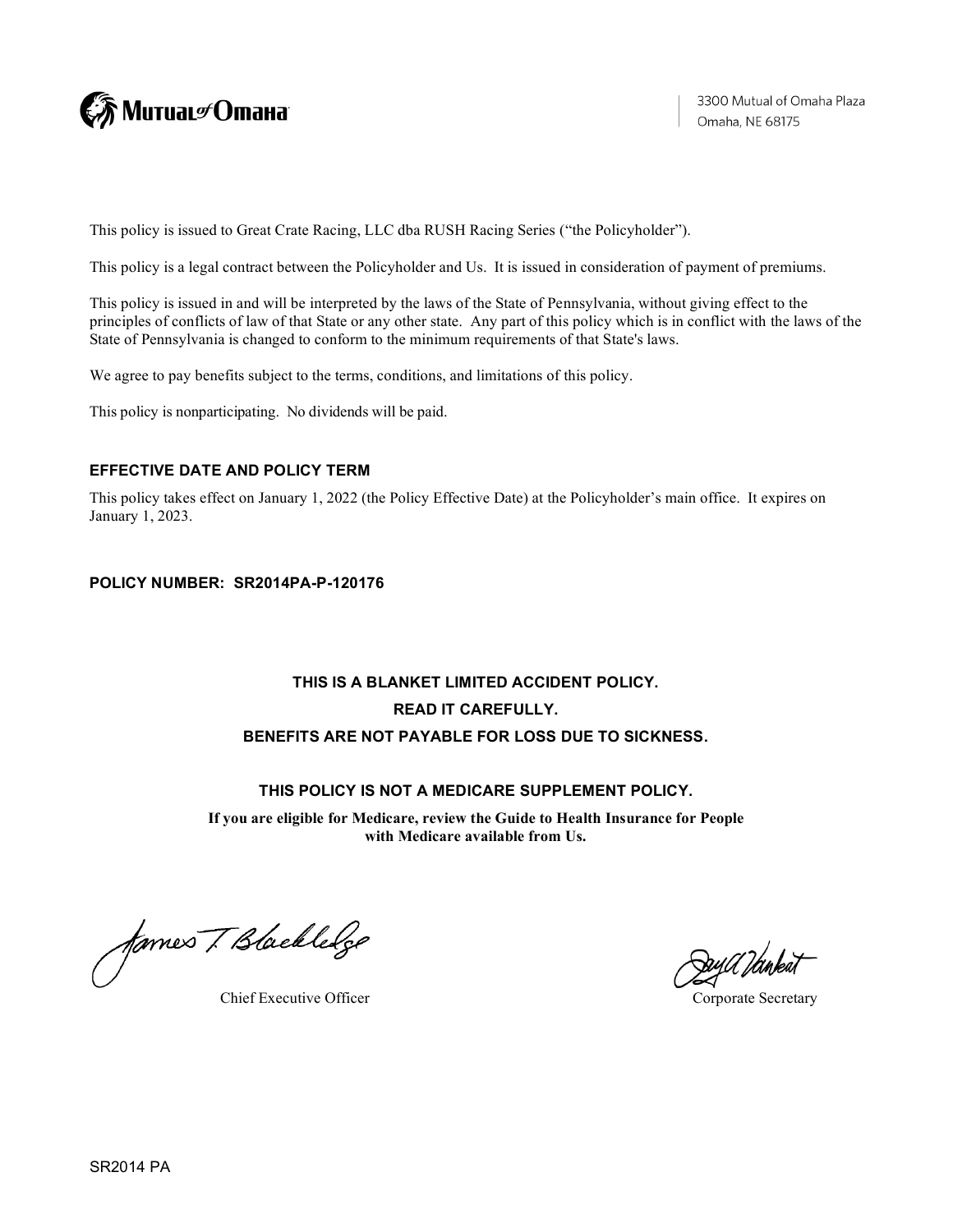# **TABLE OF CONTENTS**

### **PAGE**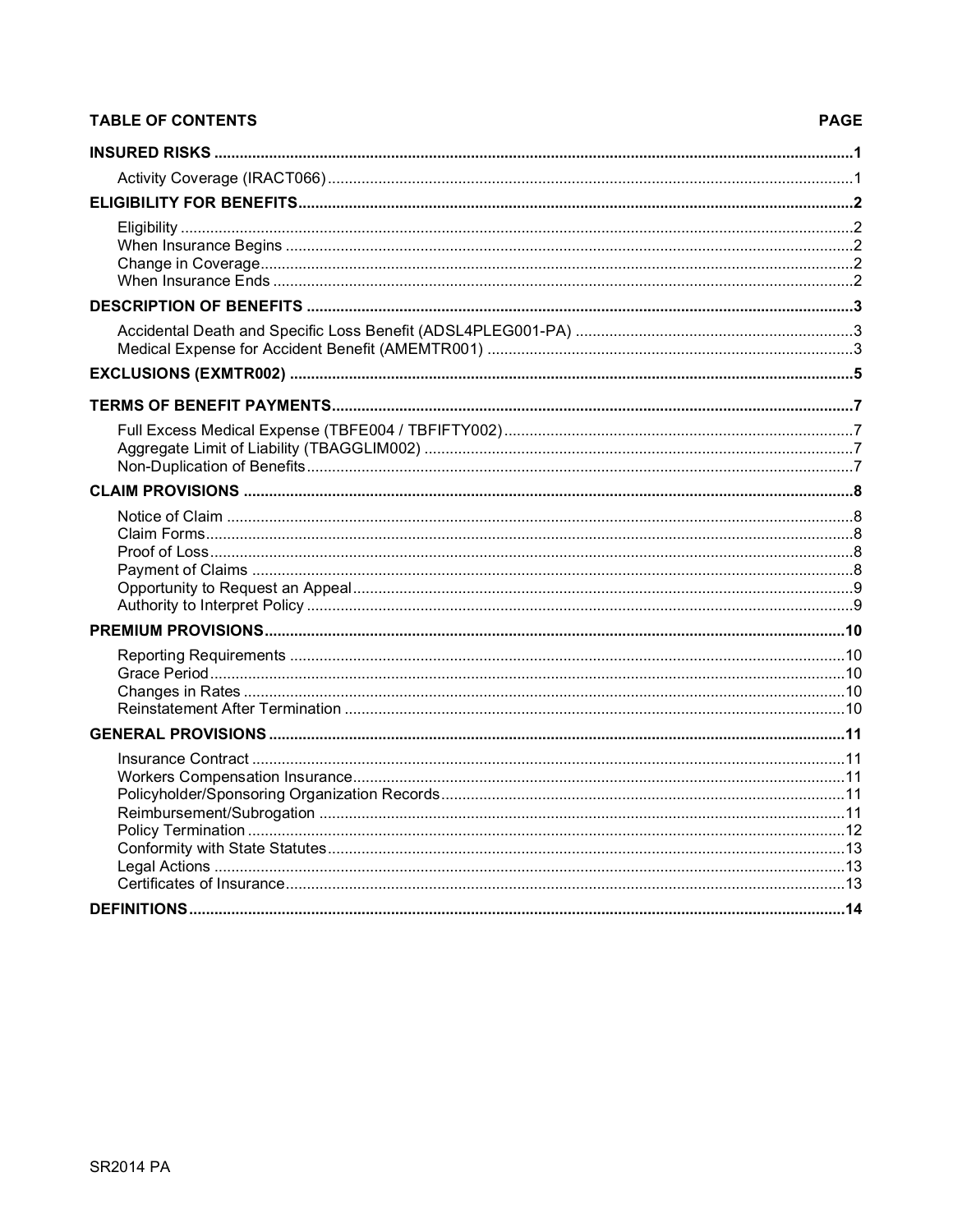# **INSURED RISKS**

<span id="page-4-1"></span><span id="page-4-0"></span>Unless otherwise stated in the Schedule, We will pay benefits for a loss only once.

# **ACTIVITY COVERAGE (IRACT066)**

We will pay the benefits in this policy for an Insured while:

• attending or participating in a Sponsored or Supervised Activity.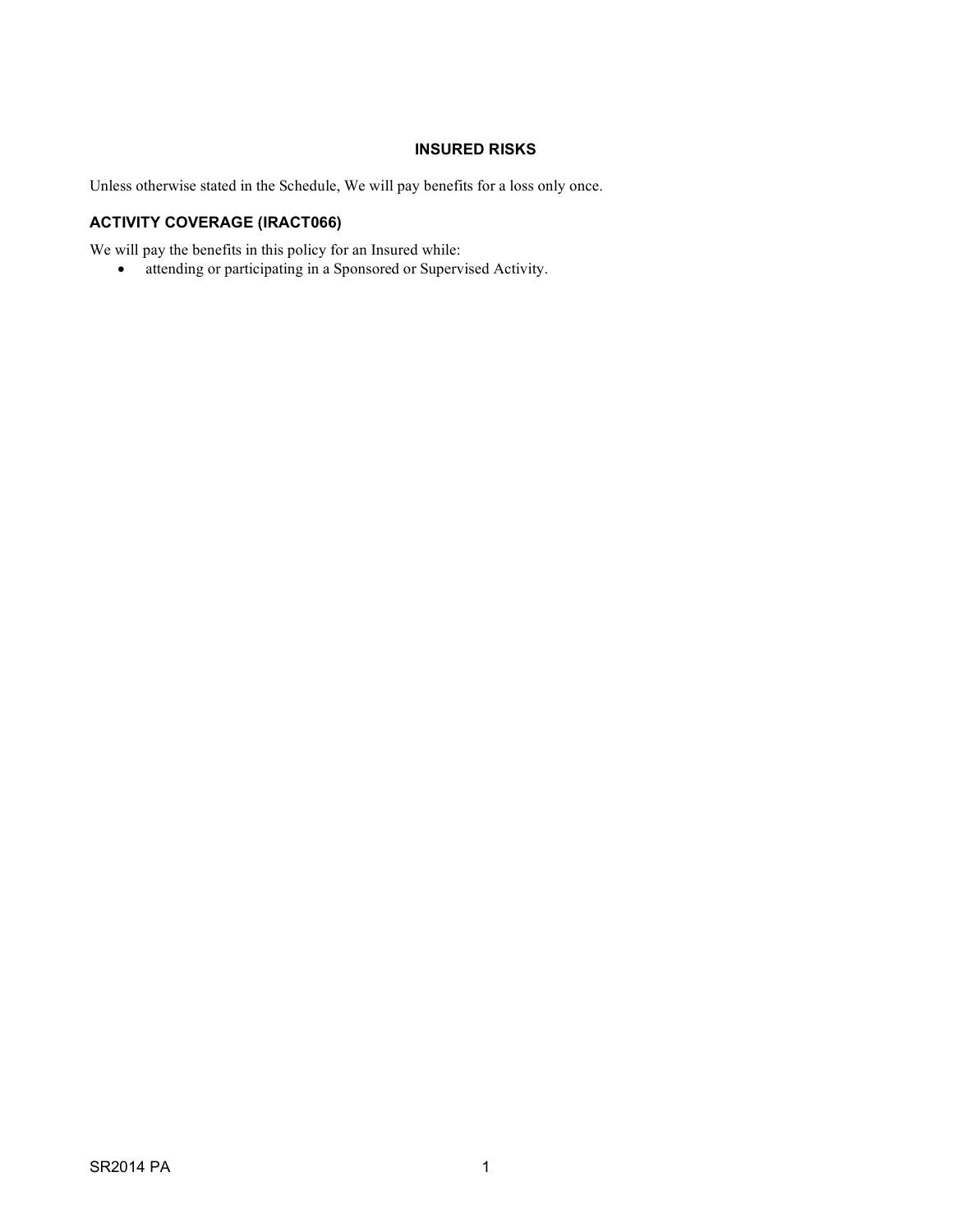### **ELIGIBILITY FOR BENEFITS**

#### <span id="page-5-1"></span><span id="page-5-0"></span>**ELIGIBILITY**

Persons who are eligible to be an Insured under this policy are described in the Schedule. This includes persons who may become eligible while this policy is in force.

#### <span id="page-5-2"></span>**WHEN INSURANCE BEGINS**

Insurance for an Insured begins on the later of:

- the Policy Effective Date; or
- the day the Insured becomes eligible under the terms of this policy.

#### <span id="page-5-3"></span>**CHANGE IN COVERAGE**

Any change in the Insured's coverage because of change of class as shown in the Schedule will become effective on the date of the change.

#### <span id="page-5-4"></span>**WHEN INSURANCE ENDS**

Insurance for an Insured will end on the earliest of the date:

- the Insured is no longer eligible;
- the Insured enters full time active duty in any Armed Forces;
- any premium for the Insured is due and unpaid, subject to the Grace Period provision; or
- this policy is terminated.

Termination of insurance will not affect a claim incurred while coverage was in effect.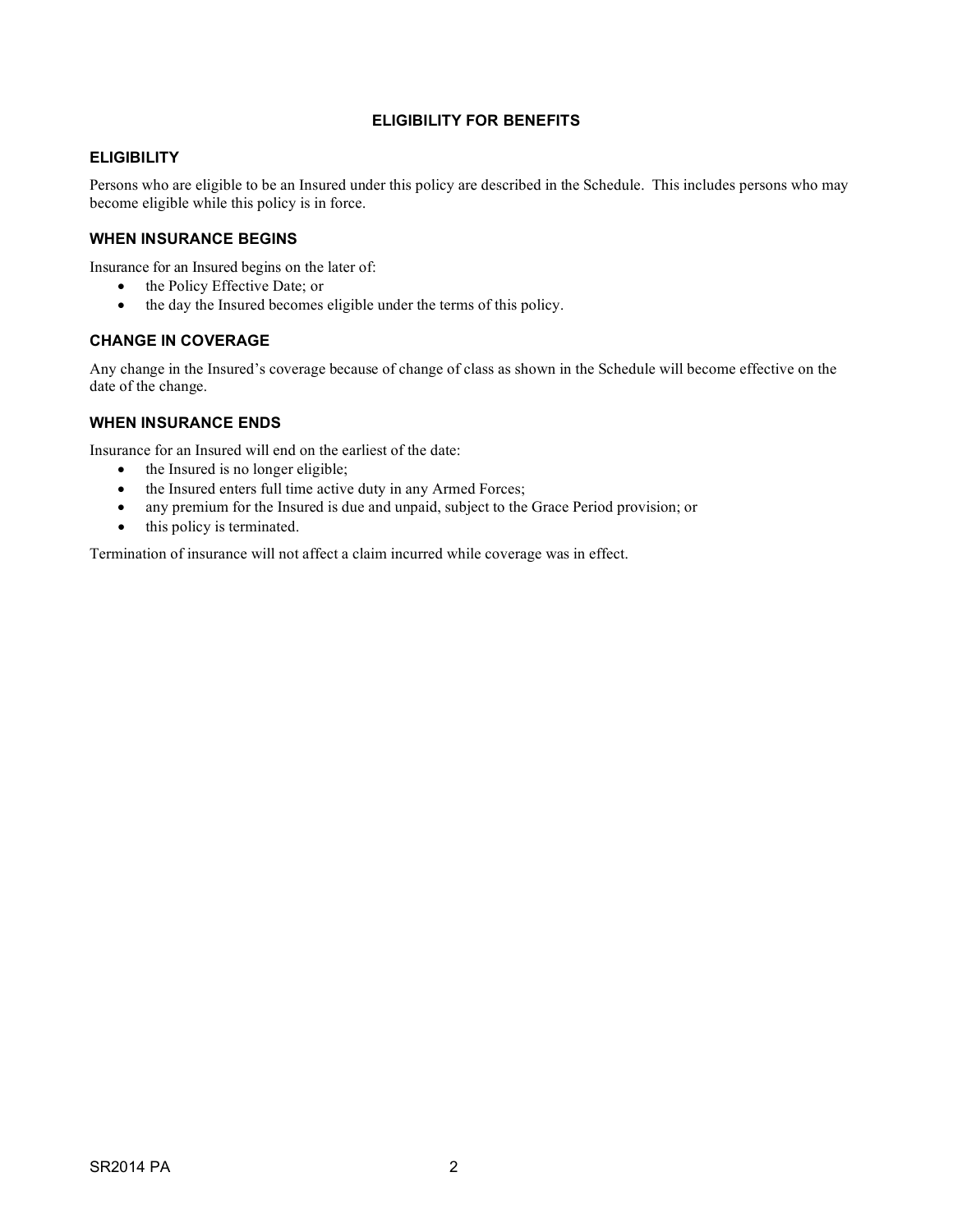### **DESCRIPTION OF BENEFITS**

### <span id="page-6-1"></span><span id="page-6-0"></span>**ACCIDENTAL DEATH AND SPECIFIC LOSS BENEFIT (ADSL4PLEG001-PA)**

If an Insured suffers Loss of Life from an Accident, We will pay the listed Benefit Amount. If an Insured suffers a loss listed below besides Loss of Life from an Accident within the Loss Period stated in the Schedule, We will pay the benefit opposite the Loss. If the Insured sustains more than one loss as the result of one Accident, We will pay only the largest benefit to which the Insured is entitled.

The Principal Sum is shown in the Schedule.

#### **TABLE OF BENEFITS FOR ACCIDENTAL DEATH AND SPECIFIC LOSS**

| Loss                                                                      | <b>Benefit Amount</b> |  |
|---------------------------------------------------------------------------|-----------------------|--|
| Loss of Life                                                              | 100% of Principal Sum |  |
| Loss of Both Hands                                                        | 100% of Principal Sum |  |
| Loss of Both Feet                                                         | 100% of Principal Sum |  |
| Loss of Entire Sight of Both Eyes                                         | 100% of Principal Sum |  |
| Loss of One Hand and One Foot                                             | 100% of Principal Sum |  |
| Loss of One Hand and Entire Sight of One Eye                              | 100% of Principal Sum |  |
| Loss of One Foot and Entire Sight of One Eye                              | 100% of Principal Sum |  |
| Loss of Speech and Hearing                                                | 100% of Principal Sum |  |
| Loss of Entire Sight of One Eye                                           | 50% of Principal Sum  |  |
| Loss of Speech or Hearing                                                 | 50% of Principal Sum  |  |
| Loss of One Hand or One Foot                                              | 50% of Principal Sum  |  |
| Loss of Thumb and Index Finger                                            | 25% of Principal Sum  |  |
| Quadriplegia (complete loss of function) of Four Limbs                    | 100% of Principal Sum |  |
| Paraplegia (complete loss of function) of Both Lower Limbs                | 75% of Principal Sum  |  |
| Hemiplegia (complete loss of function of one side of the body with        | 50% of Principal Sum  |  |
| involvement of the arm and leg)                                           |                       |  |
| Uniplegia (complete loss of function of one upper limb or one lower limb) | 25% of Principal Sum  |  |

### <span id="page-6-2"></span>**MEDICAL EXPENSE FOR ACCIDENT BENEFIT (AMEMTR001)**

We will pay the following Medical Expenses incurred as a result of an Accident. The Medical Expense Maximum and any applicable sub-limit amounts are shown in the Schedule.

- 1. Hospital room and board charges, up to the average semi-private daily room rate, for each day in the Hospital;
- 2. Intensive Care Unit charges are payable in lieu of payment for Hospital room and board charges for each day the Insured is confined in an intensive care unit;
- 3. Hospital miscellaneous charges during a hospital confinement. Miscellaneous charges do not include charges for telephone, radio or television, extra beds or cots, meals for guests, take-home items, or other convenience items;
- 4. outpatient charges by a Hospital for:
	- a. emergency room treatment. Treatment must be received within 72 hours of the Accident;
	- b. emergency room physician; or
	- c. use of surgical facilities;
- 5. surgical charges for the primary performance of a surgical procedure by a Physician; subject to the following:
	- a. if bilateral or multiple surgical procedures are performed by one Physician, We will pay the Medical Expenses for the primary procedure;
	- b. for each procedure that is not the primary procedure performed through the same incision as the primary procedure, we will pay 50% of the amount otherwise payable if the additional procedure were the primary procedure;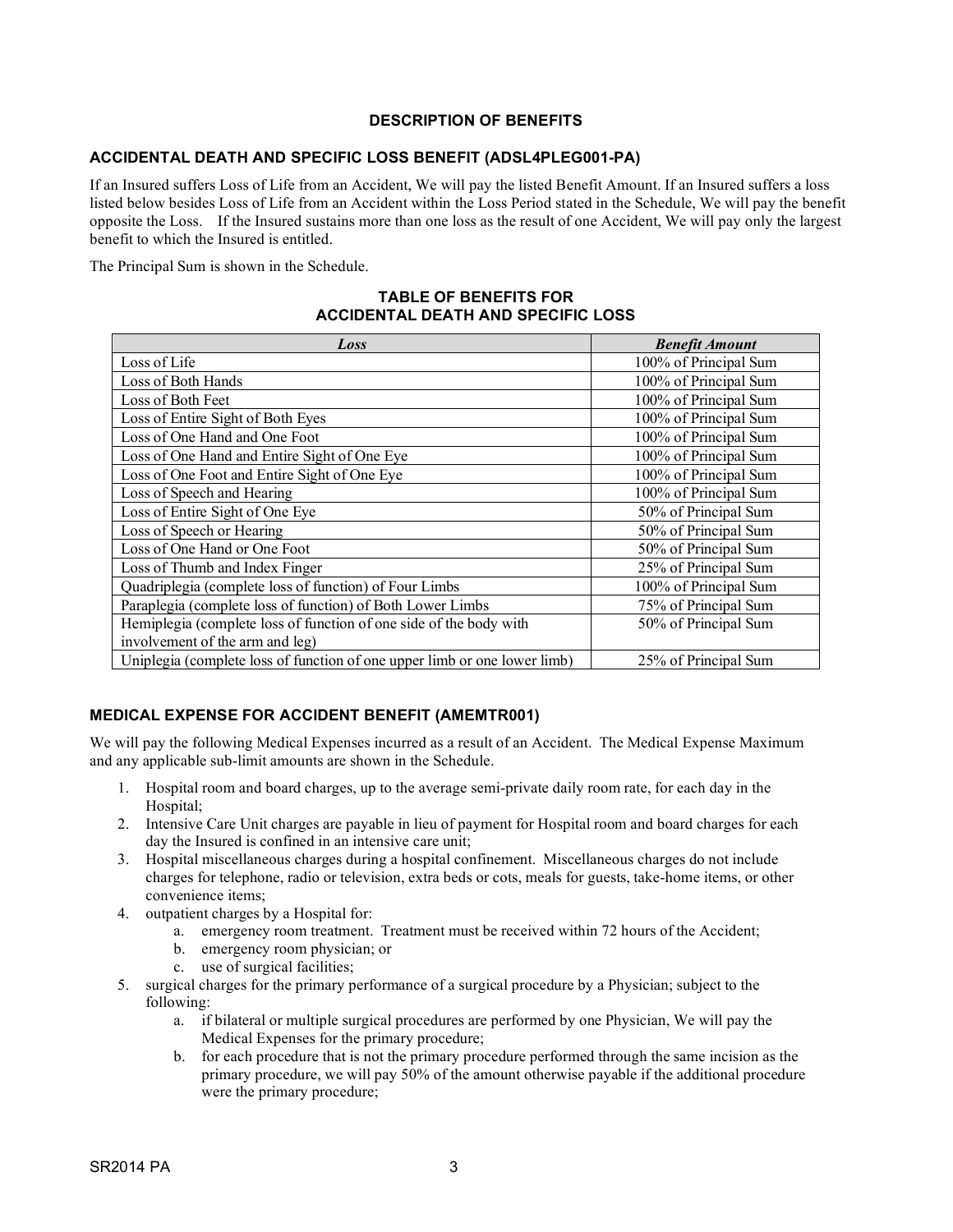- c. if multiple surgical procedures are performed during the same operating session, reimbursement shall be based upon, 100% of Allowable Expense for the primary procedure, 50% of Allowable Expense for the secondary procedure and 25% of Allowable Expense for the third and subsequent procedures;
- d. any procedure that would not be an integral part of the primary procedure or is unrelated to the diagnosis will be considered incidental and no benefits will be provided for such procedure;
- e. if multiple unrelated surgical procedures are performed by two or more Physicians on separate operative fields, benefits will be based on the Medical Expenses for each Physician's primary procedure; and
- f. if two or more Physicians perform a procedure that is normally performed by one Physician, We will only pay the Medical Expenses for the primary Physician;
- 6. charges for a second surgical opinion or consultation by a Physician;
- 7. surgical charges for assistant surgeon duties will be reimbursed at 25% of the allowable for surgery codes that have been assigned an assistant surgery indicator by the Centers for Medicare & Medicaid Services;
- 8. charges for anesthesia and its administration for surgery;
- 9. Physician's charges for other than pre- or post-operative care for in-Hospital visits or office visits;
- 10. charges for, including Physician's charges for reading or interpreting the results of, Laboratory Tests and diagnostic imaging including X-Ray, MRI, or CAT Scan;
- 11. charges for nursing services, other than routine Hospital care, by or under the supervision of a Nurse;
- 12. treatment of the spine by manual or mechanical means;
- 13. charges for Durable Medical Equipment;
- 14. charges for physiotherapy which includes:
	- a. adjustment;
	- b. diathermy;
	- c. heat treatment;
	- d. manipulation;
	- e. microtherm;
	- f. ultrasonic;
- 15. Ambulance Service (Surface) or and Ambulance Service (Air);
- 16. Orthopedic Appliances and prosthetics, not including replacements;
- 17. Prescription Drugs;
- 18. dental expense for sound natural teeth;
- 19. extended dental expense for the replacement of caps, crowns, dentures, braces or other orthodontic appliances when damaged due to Accident;
- 20. other Medical Expenses as noted in the Schedule.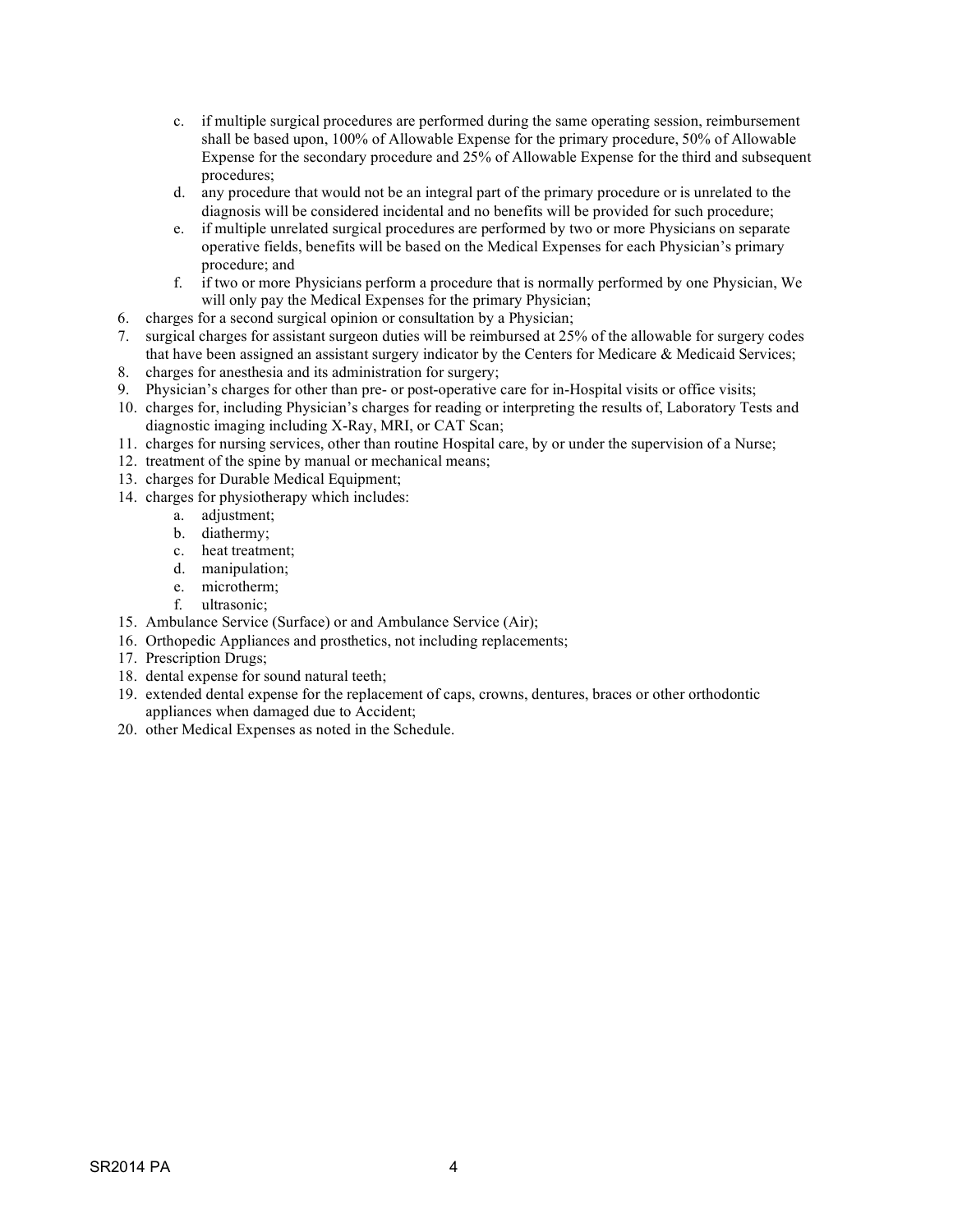### **EXCLUSIONS (EXMTR002)**

<span id="page-8-0"></span>We will not pay benefits for a loss due to or expenses incurred for:

- 1. intentionally self-inflicted injury, suicide while sane or insane;
- 2. voluntary self-administration of any drug or chemical substance not prescribed by or not taken according to the directions of the Insured's Physician;
- 3. treatment for alcoholism or drug addiction;
- 4. Injury caused by, attributable to, or resulting from the Insured's Intoxication;
- 5. Injury caused by, attributable to, or resulting from the Insured's use of a Controlled Substance unless administered on the advice of a Physician and taking the prescribed dosage;
- 6. operating a motor vehicle under the influence of a Controlled Substance unless administered on the advice of a Physician and taking the prescribed dosage;
- 7. operating a motor vehicle while having a blood alcohol level that equals or exceeds the legal limit for operating a motor vehicle in the state or jurisdiction where the Injury occurred;
- 8. commitment of or an attempt to commit a felony, or engagement in an illegal activity;
- 9. participation in a riot or insurrection;
- 10. any Injury that results from fighting, brawling, assault or battery;
- 11. an act of declared or undeclared war;
- 12. active duty service in any Armed Forces;
- 13. operating, learning to operate, or serving as a pilot or crew member of any aircraft;
- 14. sickness, disease, bodily or mental infirmity or medical or surgical treatment thereof, bacterial or viral infection, regardless of how contracted. This does not exclude bacterial infection that is the natural and foreseeable result of an Injury or accidental food poisoning;
- 15. dental treatment or dental X-rays, except as otherwise provided, and only when Injury occurs to sound natural teeth;
- 16. orthodontic braces or appliances;
- 17. any loss for which benefits are paid under state or federal worker's compensation, employers' liability, or occupational disease law;
- 18. treatment in any Veterans Administration or federal Hospital, unless there is a legal obligation to pay;
- 19. charges which the Insured would not have to pay if the Insured did not have insurance;
- 20. a charge which is in excess of the Allowable Expense;
- 21. cosmetic surgery, except reconstructive surgery due to a covered Injury;
- 22. elective treatment or surgery that is not prescribed by a Physician and is not Medically Necessary, health treatment, or examination where no Injury is involved;
- 23. preventive medicines or, serums or, vaccines;
- 24. routine medical care and normal health checkups;
- 25. rest cures or Custodial Care;
- 26. blood or blood plasma, except for charges by a Hospital for the processing or administration of blood;
- 27. mental and nervous disorders;
- 28. Pre-existing Conditions;
- 29. human immunodeficiency virus (HIV), acquired immune deficiency syndrome (AIDS) or AIDS related complex (ARC);
- 30. infectious disease;
- 31. any Heart or Circulatory Malfunction;
- 32. services or treatment rendered by a Physician, Nurse or any other person who is:
	- a. employed or retained by the Policyholder/Sponsoring Organization; or
	- b. the Insured or an Immediate Family Member;
- 33. services or treatment incurred to the extent that they are paid or payable under any Other Insurance Plan;
- 34. services or treatment incurred to the extent that they are paid or payable under any automobile insurance policy without regard to fault. This exclusion does not apply in any state where it is prohibited;
- 35. eyeglasses, contact lenses, hearing aids, or related examinations or prescriptions;
- 36. treatment of temporomandibular joint (TMJ) disorders involving the installation of crowns, pontics, bridges or abutments or the installation, maintenance or removal of orthodontic or occlusal appliances or equilibration therapy;
- 37. treatment of a hernia.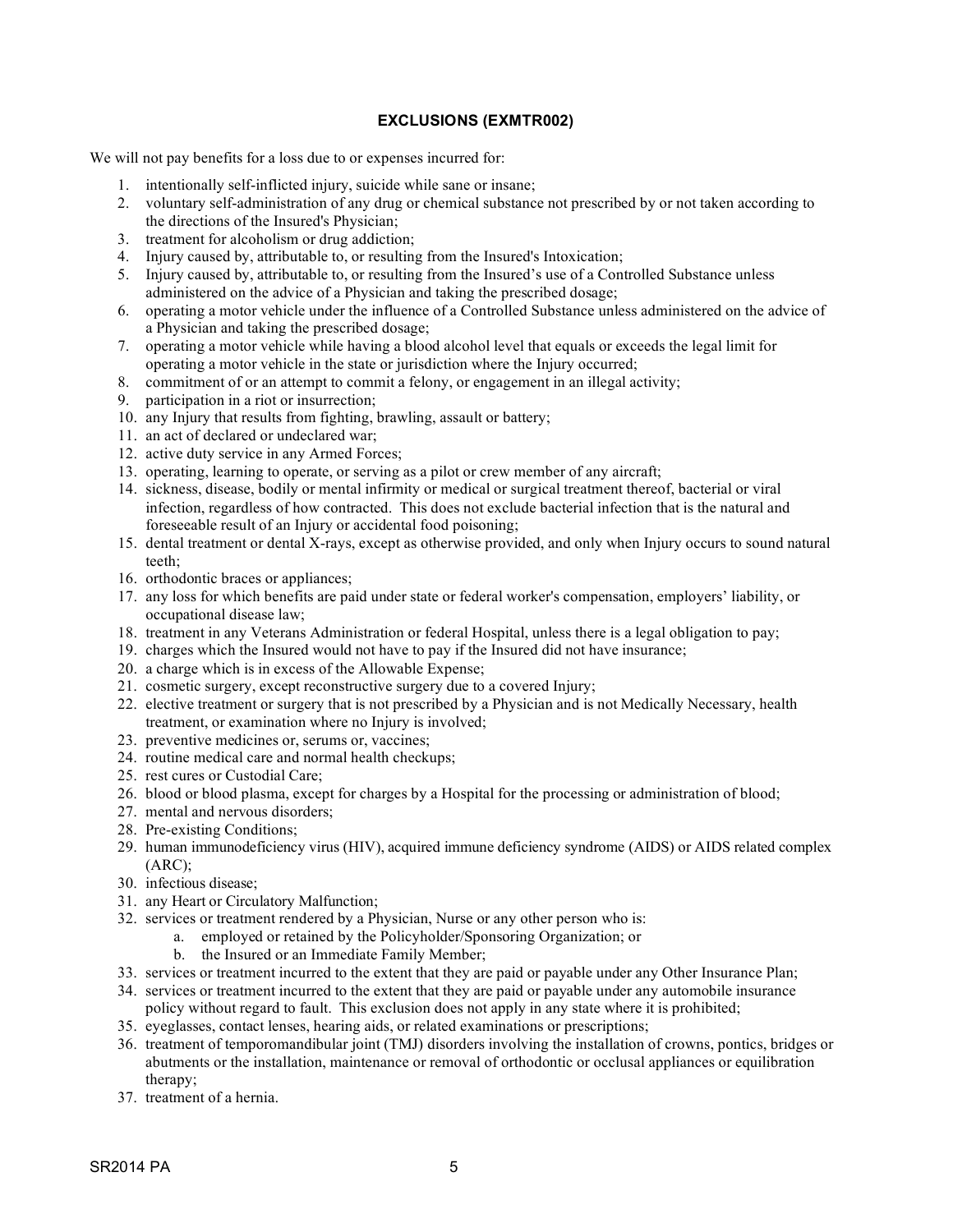- 38. participation in professional racing;
- 39. injuries associated with activities or travel outside the United States.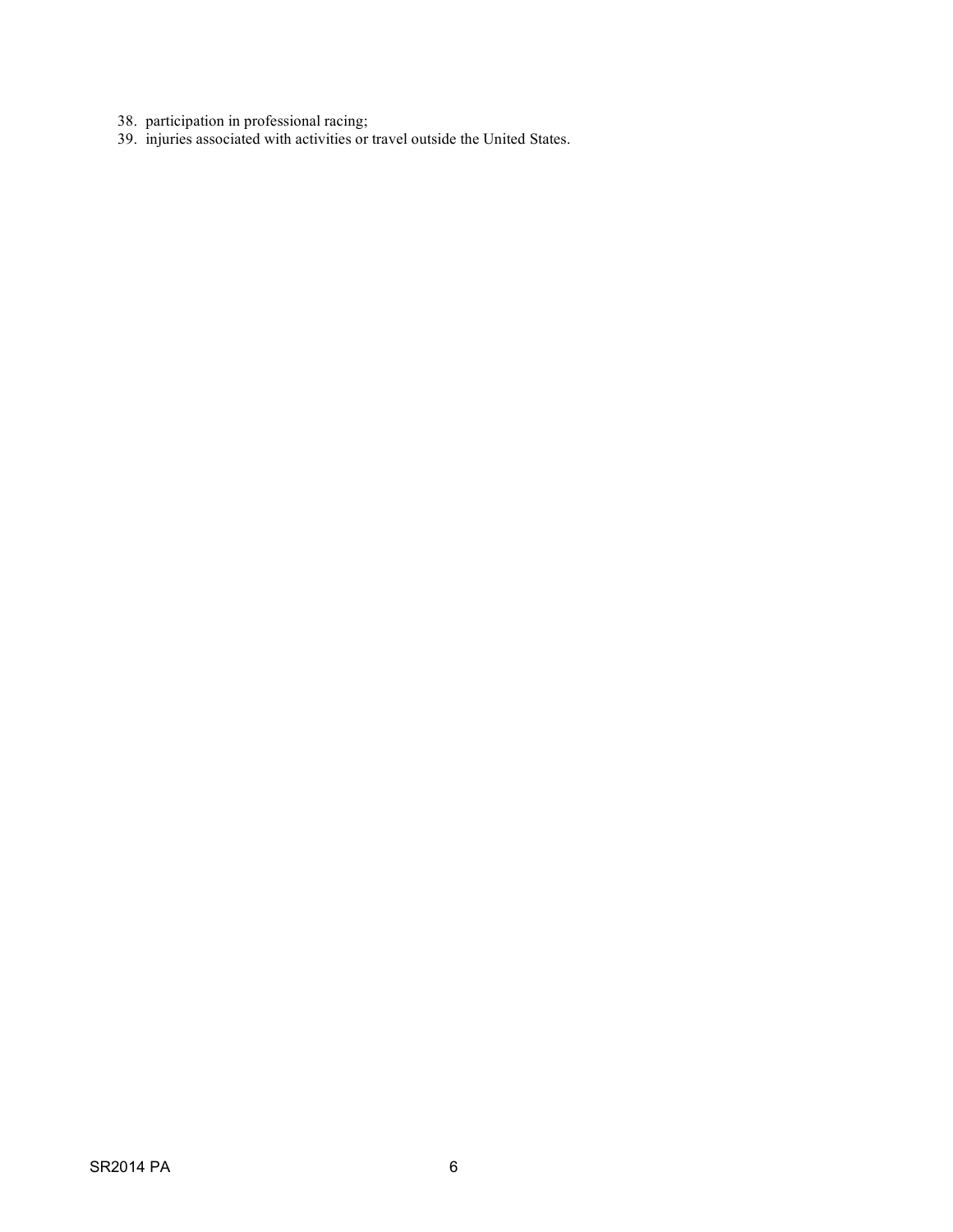#### **TERMS OF BENEFIT PAYMENTS**

<span id="page-10-0"></span>We will pay the benefits specified in the DESCRIPTION OF BENEFITS section to all Insureds who suffer a loss within the Scope of Coverage due to Injury.

### <span id="page-10-1"></span>**FULL EXCESS MEDICAL EXPENSE (TBFE004 / TBFIFTY002)**

We will pay the Medical Expenses an Insured incurs for covered services that exceed amounts payable by any Other Insurance Plan, subject to the Deductible, Benefit Percentage, and Benefit Period shown in the Schedule. We will determine the amount of benefits provided by any Other Insurance Plan without reference to any coordination of benefits, non-duplication of benefits or similar provisions. The amount of benefits provided by an Other Insurance Plan includes any amount to which the Insured is entitled whether or not a claim is made for the benefits. This Policy is secondary to all Other Insurance Plans.

The first Medical Expense must be incurred within the Loss Period stated in the Schedule.

The Maximum Benefit Amount payable and sub-limits under this policy are shown in the Schedule.

If an Insured fails to follow the terms and conditions of the Insured's primary coverage, We will reduce eligible Medical Expenses to 50% of the amount We would otherwise pay. This limitation will not apply to emergency treatment required within 24 hours after an Accident when the Accident occurs outside the geographic area served by the Other Insurance Plan.

### <span id="page-10-2"></span>**AGGREGATE LIMIT OF LIABILITY (TBAGGLIM002)**

The Aggregate Limit of Liability is shown in the Schedule. We will not be liable for any amount over this limit for any one Accident. If the total amount of benefits to be paid to two or more Insureds is more than the Aggregate Limit of Liability, the benefit We will pay for each Insured's loss will be a proportionate share of the Aggregate Limit of Liability.

### <span id="page-10-3"></span>**NON-DUPLICATION OF BENEFITS**

This provision applies if an Insured:

- is covered by any Other Insurance Plan; and
- would, as a result, receive total medical expense or service benefits that would exceed the expenses actually incurred.

In this case, the Medical Expense for Accident Benefit payable under this policy will be reduced by the excess amount of benefits. The total amount of benefits payable will never exceed 100% of the Medical Expenses or service benefits.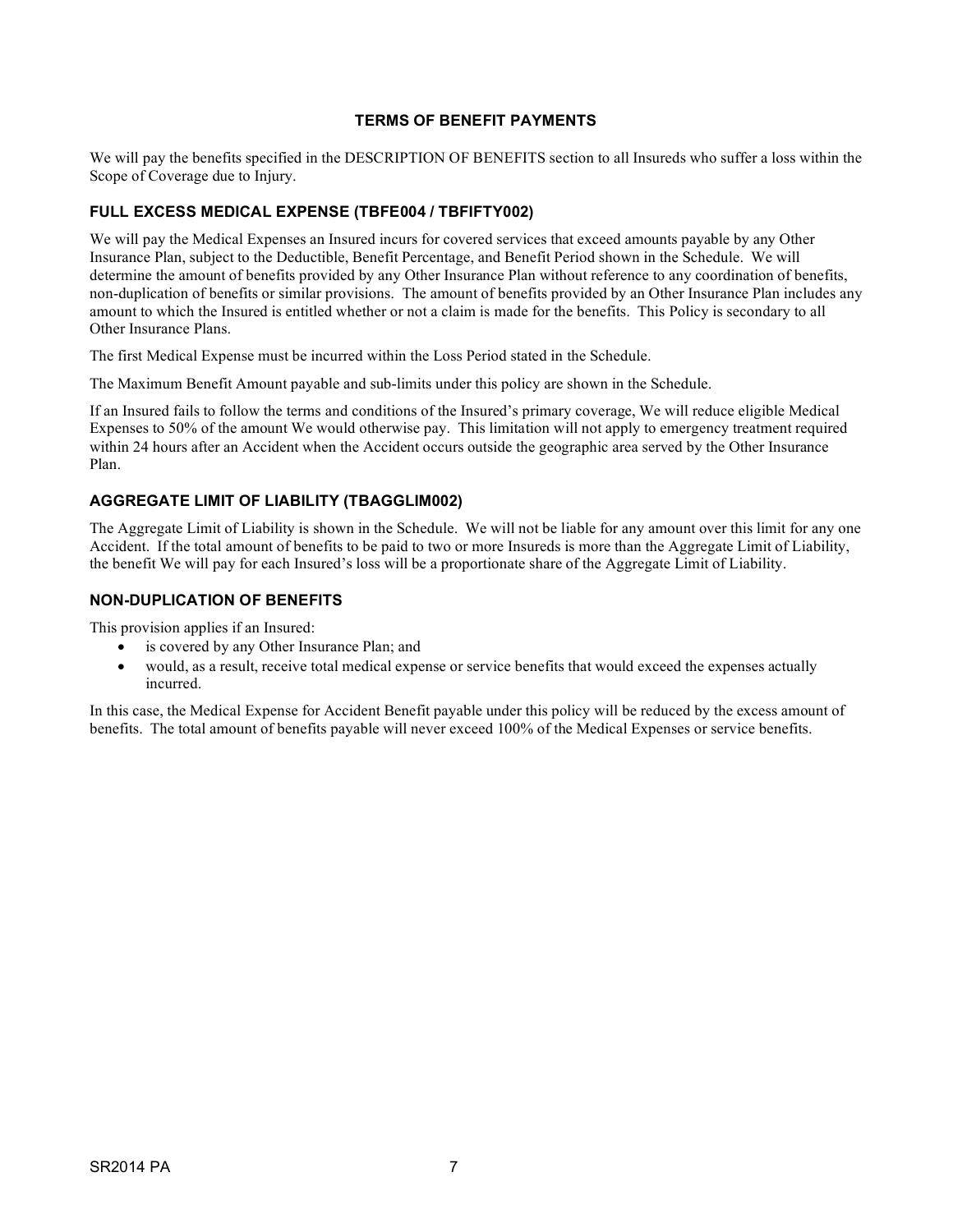### **CLAIM PROVISIONS**

### <span id="page-11-1"></span><span id="page-11-0"></span>**NOTICE OF CLAIM**

We must receive written notice within 60 days after a loss occurs or begins, or as soon as reasonably possible. Notice can be given at Our home office or to Our authorized representative. Notice should include:

- the Policyholder/Sponsoring Organization's name;
- the policy number; and
- the Insured's name and address.

### <span id="page-11-2"></span>**CLAIM FORMS**

When We receive the notice of the claim, We will send forms for filing proof of loss within 15 days. If We do not send the necessary forms within 15 days, written information may be given that includes the nature, date, cause, and extent of the loss for which claim is made.

### <span id="page-11-3"></span>**PROOF OF LOSS**

We must be given written proof of loss at Our home office or to Our authorized representative within 90 days after the date of the loss. If the written proof is not given within 90 days, the claim will not be invalidated or reduced if:

- it was not reasonably possible to give proof within 90 days; and
- proof is given as soon as reasonably possible, but not later than one year from the date it is otherwise required, except in the absence of legal capacity.

If the claim is for a continuing loss for which this policy provides periodic payments, written proof that the loss continues must be given to Us or to Our authorized representative at the intervals We require.

#### **Physical Examination and Autopsy**

We have the right to have an Insured examined at Our cost and as often as reasonably necessary while the claim is pending. We may require an autopsy at Our expense unless prohibited by law.

### <span id="page-11-4"></span>**PAYMENT OF CLAIMS**

Benefits will be paid after We receive acceptable proof of loss and confirm benefits are payable.

We will pay benefits for loss of life and any benefits payable to the Insured but unpaid at the Insured's death to the Insured's named beneficiary for this policy. This choice must be in writing and filed with Us, or filed with the Policyholder/Sponsoring Organization if We have agreed in advance.

The Insured has the right to change the beneficiary. Unless this right has been given up, the Insured does not need the consent of the beneficiary to make a change.

If the Insured has not named a beneficiary or no beneficiary survives the Insured, We will pay benefits at the Insured's death as follows:

- to the Insured's surviving Spouse; if none, then
- in equal shares to the Insured's surviving children; if none, then
- in equal shares to the Insured's surviving parents; if none, then
- in equal shares to the Insured's surviving brothers and sisters; if none, then
- to the Insured's estate.

If benefits are payable to a person who is not legally competent to claim or release benefits, a minor, or an estate, We may pay up to \$1,000 to any relative by blood or marriage whom We find entitled to the payment. This good faith payment satisfies Our legal duty to the extent of the payment.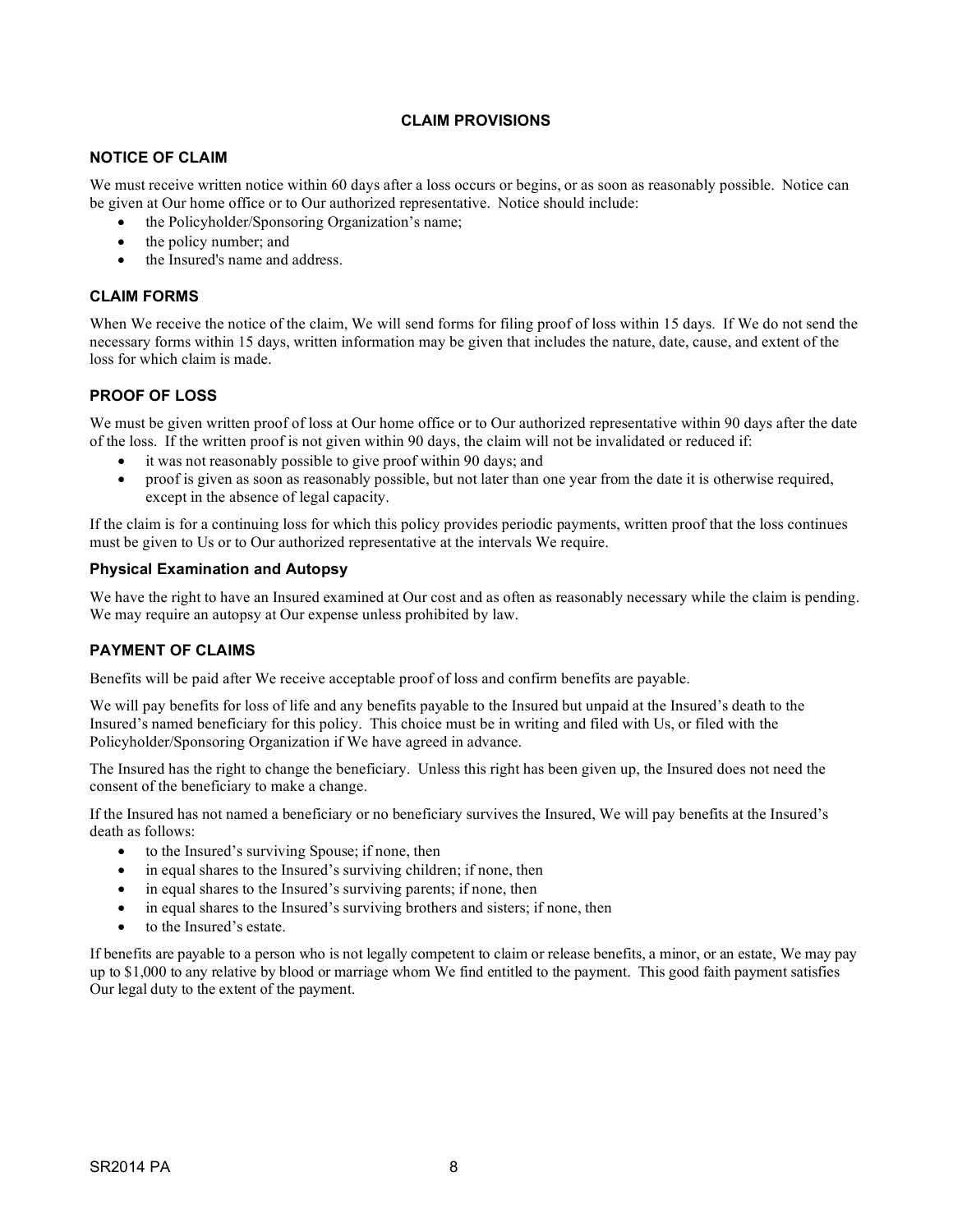### **Assignment of Benefits**

The Insured may direct that We pay benefits to a Hospital, Physician or other provider who furnished care, diagnosis, advice or supplies. We are not liable for any actions We take before We receive notice of the assignment. We are not responsible for the validity of any assignment of benefits.

### <span id="page-12-0"></span>**OPPORTUNITY TO REQUEST AN APPEAL**

The claimant may request an appeal, in writing, within 60 days after receiving notice of Our initial claim review decision.

The request for an appeal should include:

- the Policyholder/Sponsoring Organization's name and the Policy number or group number;
- the Insured's name and mailing address;
- the name and mailing address of the claimant filing the appeal, if different from the Insured;
- the nature of the appeal; and
- any additional information that may have been omitted from Our review or that We should consider.

By requesting an appeal, the claimant has authorized Us, or anyone We designate, to review any and all records (including, but not limited to, medical records) which We determine may be relevant to the appeal. We will review all information submitted and make Our final determination. No additional appeals are available.

Applicable state laws may contain requirements for claims review and appeal procedures. To the extent that this provision is inconsistent with any state law requirement, the requirement that is most favorable to the claimant will apply.

### <span id="page-12-1"></span>**AUTHORITY TO INTERPRET POLICY**

By purchasing this policy, the Policyholder/Sponsoring Organization grants Us the discretion and the final authority to construe and interpret this policy. This means that We have the authority to decide all questions of eligibility and all questions regarding the amount and payment of any policy benefits within the terms of this policy as We interpret it. We will pay benefits under this policy only if We decide, in Our discretion, that a person is entitled to them. In making any decision, We may rely on the accuracy and completeness of any information furnished by the Policyholder/Sponsoring Organization, an Insured, or any other third party. Our interpretation of this policy as to the amount of benefits and eligibility will be binding and conclusive on all persons.

The Policyholder/Sponsoring Organization further grants Us the authority to delegate to third parties, including, without limitation, any third party administrator with whom We have contracted to provide claims administration and other administrative services, the discretionary authority granted in this policy. The Policyholder/Sponsoring Organization expressly grants such third party the full discretionary authority granted to Us under this policy.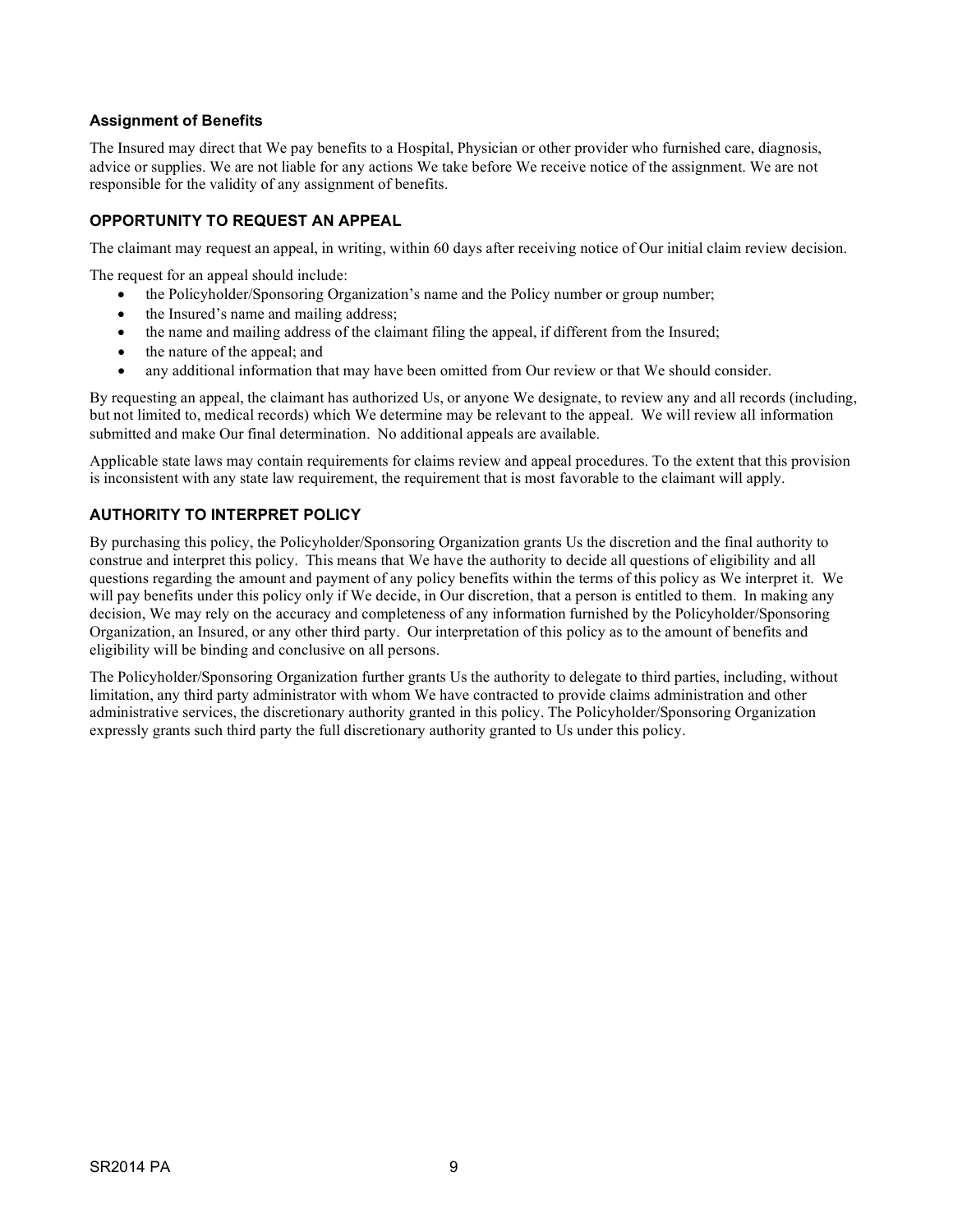### **PREMIUM PROVISIONS**

### <span id="page-13-1"></span><span id="page-13-0"></span>**REPORTING REQUIREMENTS**

The Policyholder/Sponsoring Organization or its authorized agent must report to Us any additional information required, as We and the Policyholder/Sponsoring Organization agree. We must receive this report before the premium due date.

### <span id="page-13-2"></span>**GRACE PERIOD**

There is a 31-day grace period for payment of each premium due after the first premium. This means that, except for the initial premium, if premium is not paid on or before the date it is due, the premium must be paid in the 31-day period that follows. We will consider premium to be paid on the date We receive it.

Insurance will stay in force during the grace period unless the Policyholder/Sponsoring Organization has notified Us of its intention to terminate this policy.

<span id="page-13-3"></span>If We have not been notified otherwise and the premium has not been paid, this policy will end when the grace period ends.

### **CHANGES IN RATES**

We have the right to change the premium rates:

- at any time there is a change in the coverage provided or classes eligible;
- at any time there is a change in the risks We have assumed; or
- after the first 12 months insurance is in effect.

New rates based on coverage or eligibility changes will take effect on the effective date of those changes. Otherwise, we will give 31 days written notice when we change the rates. Notice will be sent to the Policyholder/Sponsoring Organization's most recent address in Our records.

### <span id="page-13-4"></span>**REINSTATEMENT AFTER TERMINATION**

If this policy terminates for any reason, the Policyholder/Sponsoring Organization may request to reinstate it. We will reinstate only if:

- an authorized representative in Our home office agrees in writing to reinstate this policy;
- the Policyholder/Sponsoring Organization agrees in writing to accept any written conditions of reinstatement that We impose;
- all past due premiums are paid, including any premium for the time insurance was in effect during the grace period; and
- the premium due from the date of reinstatement until the next premium due date is paid.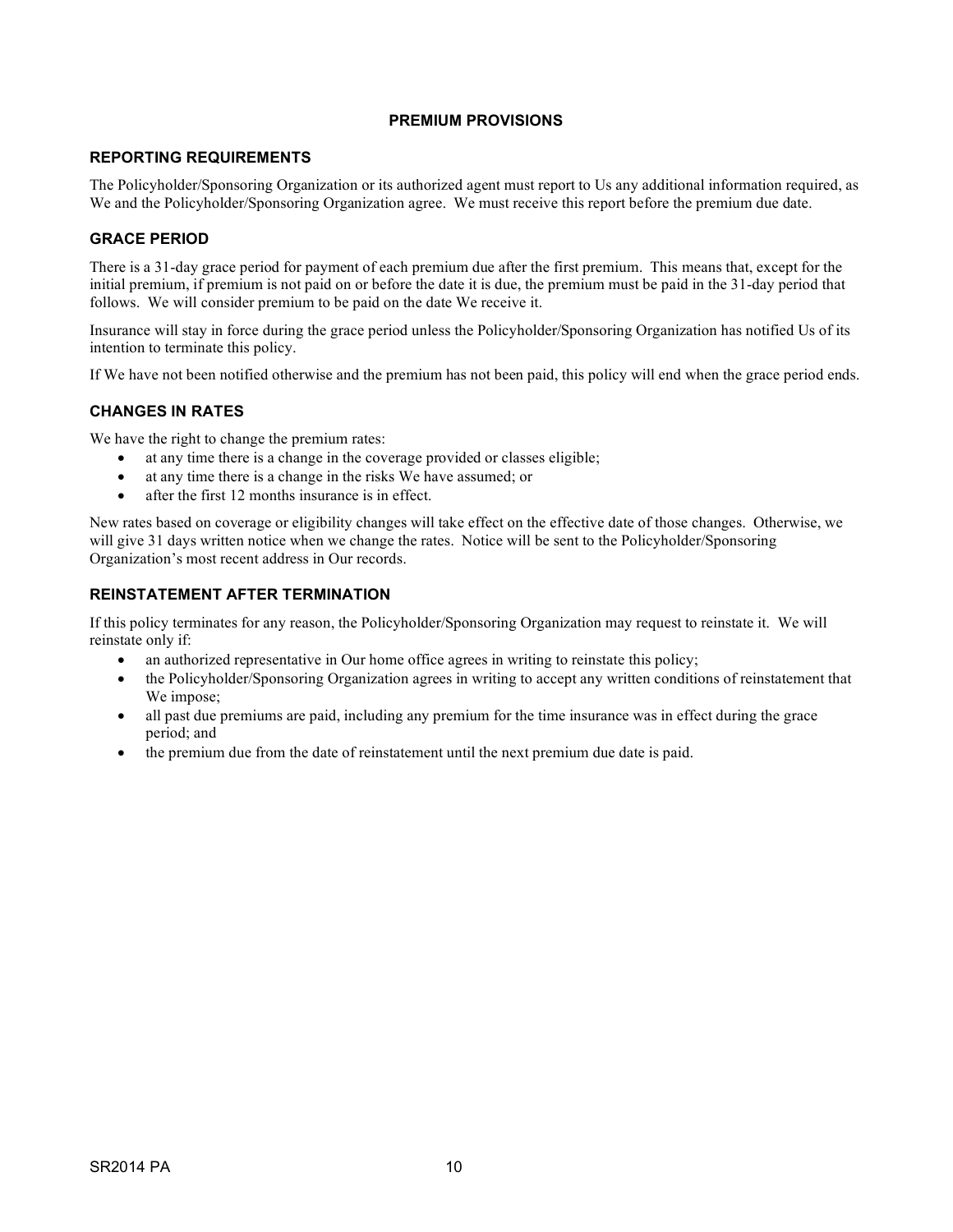### **GENERAL PROVISIONS**

#### <span id="page-14-1"></span><span id="page-14-0"></span>**INSURANCE CONTRACT**

The insurance contract consists of:

- this policy;
- the attached Schedule; and
- any riders or endorsements.

The insurance contract may be changed (including reducing or terminating benefits or increasing premium costs) any time We and the Policyholder/Sponsoring Organization both agree to a change, unless required by law. No one else has the authority to change the insurance contract. A change in the insurance contract must be:

- in writing;
- made a part of this policy; and
- signed by Our authorized representative in Our home office.

### <span id="page-14-2"></span>**WORKERS COMPENSATION INSURANCE**

<span id="page-14-3"></span>This policy does not satisfy any requirement for coverage under any workers compensation law.

### **POLICYHOLDER/SPONSORING ORGANIZATION RECORDS**

The Policyholder/Sponsoring Organization or its authorized administrator will maintain records of the essential features of each Insured's insurance under this policy.

We have the right to examine the Policyholder/Sponsoring Organization's records relating to coverage under this policy. Examination may occur at any reasonable time up to the later of:

- two years after this policy ends; or
- the date of final adjustment and settlement of all claims under this policy.

### <span id="page-14-4"></span>**REIMBURSEMENT/SUBROGATION**

#### **Applicability**

If there is a conflict between the provisions of the Reimbursement/Subrogation section of the policy and the provisions of any Other Insurance Plan, the provisions that provide the greatest rights to Us and this policy govern.

#### **Obligations of Insured**

Relating to benefits covered by this policy, an Insured must:

- immediately notify Us of any potential causes of action or claims for a recovery that the Insured may have against a third party;
- notify Us of any agreement with a third party;
- provide Us with a copy of any summons, complaint, or other process served in any lawsuit in which the Insured seeks a recovery;
- provide Us with a copy of any agreement with a third party;
- immediately notify Us of any settlement offer regarding a potential recovery or any payment made pursuant to an agreement;
- obtain written consent from Us before entering into any agreement with a third party involving a potential recovery;
- cooperate and assist Us in enforcing Our subrogation and reimbursement rights;
- provide any information as may be requested by Us related to Our subrogation and reimbursement rights;
- assist Us in any action against any third party; and
- upon Our request, execute a subrogation agreement, assignment of recoveries, and/or reimbursement agreement in Our favor.

If a third party pays the Insured directly based on an agreement, the Insured must reimburse Us the amount of any payments We previously made to the Insured (or for which We may have future responsibility) with respect to Injury covered by this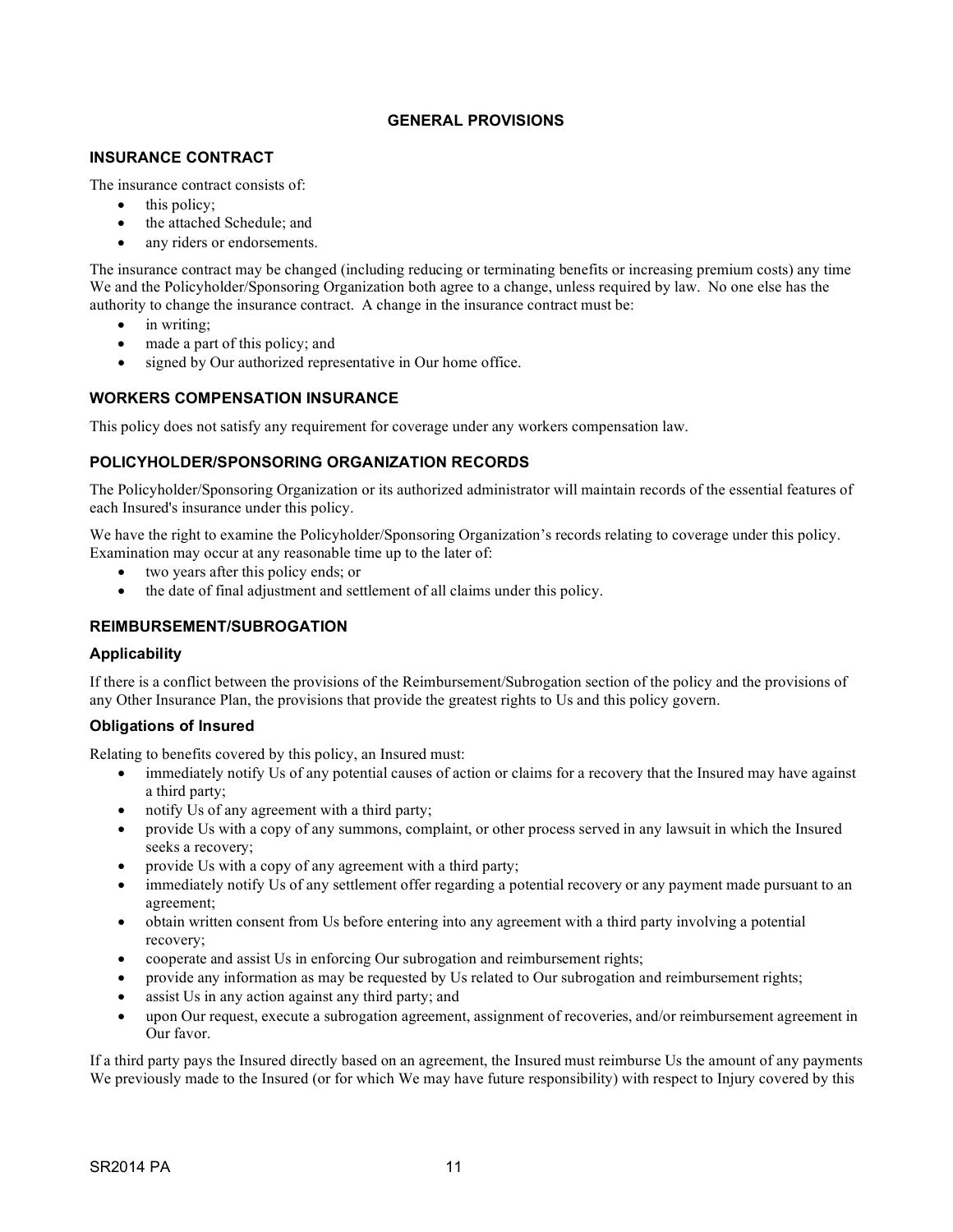policy. The Insured must hold any recovery or payment (including amounts paid for future medical expenses) and any right of recovery against the third party in trust for Us.

An Insured may not take any action to prejudice Our rights under the policy.

### **Our Rights**

We may:

- take action against any party (including, but not limited to, an attorney or trust) in possession of property or funds awarded or paid as a result of the Insured's Injury if such property or funds should be or should have been paid to Us under this Reimbursement/Subrogation section;
- seek a temporary restraining order against any party to prevent disbursement of any property or funds to which We have a right;
- seek restitution in equity (through the imposition of a constructive trust for Our benefit) from any party for the full amount of benefits paid by Us or for which We may have future responsibility;
- invoke equitable remedies as may be necessary to enforce the terms of the policy, including, but not limited to, specific performance, restitution and the imposition of an equitable lien and/or constructive trust, as well as injunctive relief;
- refuse to pay benefits to an Insured if the Insured fails to comply with this Reimbursement/Subrogation section, fails to cooperate with Us in regard to Our subrogation and reimbursement rights, or refuses to execute and deliver any papers that We may require in furtherance of Our subrogation and reimbursement rights;
- if the Insured fails to reimburse Us as provided in this Subrogation/Reimbursement section, offset any future benefits otherwise payable to or on behalf of the Insured, until the amount required to be reimbursed under the policy is fully offset;
- if the Insured receives a third party payment relating to expenses or benefits paid or payable by the policy, suspend all further benefit payments related to the Insured until the reimbursable portion is returned to Us or offset against amounts that would otherwise be paid to or on behalf of the Insured; and
- if an Insured fails or refuses to comply with this Reimbursement/Subrogation section, terminate the Insured's coverage.

We legally succeed the Insured's right of recovery against a third party up to the amount of benefits We have paid (or for which We may have future responsibility) with respect to the Insured's Injury. We have first priority on any money recovered from the third party, including, but not limited to, any amounts paid for medical costs over the uninsured or underinsured motorist's coverage, medical malpractice or any liability plan. Our contractual right to reimbursement is in addition to and separate from equitable subrogation. Our contractual right of reimbursement may be enforced under the same terms as discussed in this Reimbursement/Subrogation section.

If the Insured is a minor, We have no obligation to pay benefits related to Injury or sickness caused by a third party until after the Insured's legal representative obtains valid court recognition and approval of Our 100%, first-dollar subrogation and reimbursement rights on all recoveries, as well as approval for the execution of any papers necessary for the enforcement of these rights.

If We file suit to enforce Our right to recover from the Insured, We reserve the right to be reimbursed for Our court costs and attorneys' fees in relation to the suit.

#### **Priority; Other Legal Doctrines**

If a third party makes any payment to the Insured, the Insured's attorney, or a trust for the Insured's benefit, the payment must first be used to provide equitable restitution to Us, to the full extent of expenses or benefits paid by or payable under the policy. Our priority applies despite other legal doctrines or theories. Our rights of subrogation and reimbursement under this Reimbursement/Subrogation section are not affected, reduced, or eliminated by the make-whole doctrine, the common fund doctrine, the doctrine of comparative fault theory, or any other legal doctrine or theory. We expressly reject the common fund doctrine with regard to attorneys' fees. Our rights are not affected, reduced, or eliminated by any allocation that purports to allocation recovery amounts in whole or in part to nonmedical damages.

#### <span id="page-15-0"></span>**POLICY TERMINATION**

We may terminate this policy at any time. We will give at least 60 days notice before termination.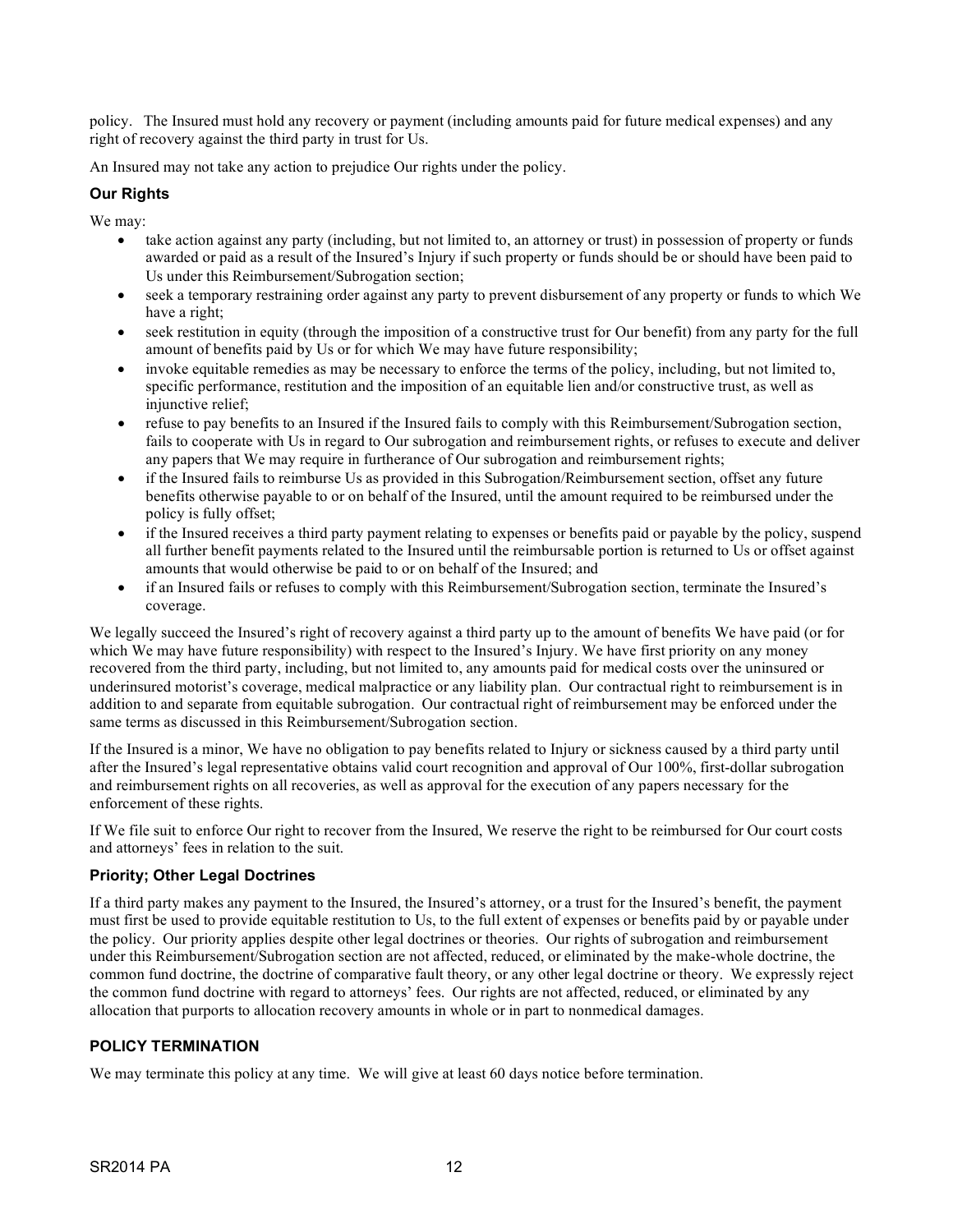The Policyholder/Sponsoring Organization may terminate this policy at any time. If the Policyholder/Sponsoring Organization fails to pay premiums when due or within the grace period, We will consider notice to have been given to terminate this policy on the date premium was due.

<span id="page-16-0"></span>Policy termination will not affect a claim for a loss due to an Accident that occurred while this policy was in effect.

### **CONFORMITY WITH STATE STATUTES**

Any provision of this policy in conflict with the laws of the state where it is issued on the Policy Effective Date is amended to conform to the minimum requirements of such laws.

### <span id="page-16-1"></span>**LEGAL ACTIONS**

No legal action to recover under this policy can be brought for at least 60 days after We have been given written proof of loss. No legal action can be brought after three years from the time written proof of loss is required to be given to Us.

### <span id="page-16-2"></span>**CERTIFICATES OF INSURANCE**

We will deliver a certificate of insurance to the Policyholder/Sponsoring Organization for delivery to the Insured, in those states in which it is required. Each certificate will list the benefits, conditions, and limits of this policy.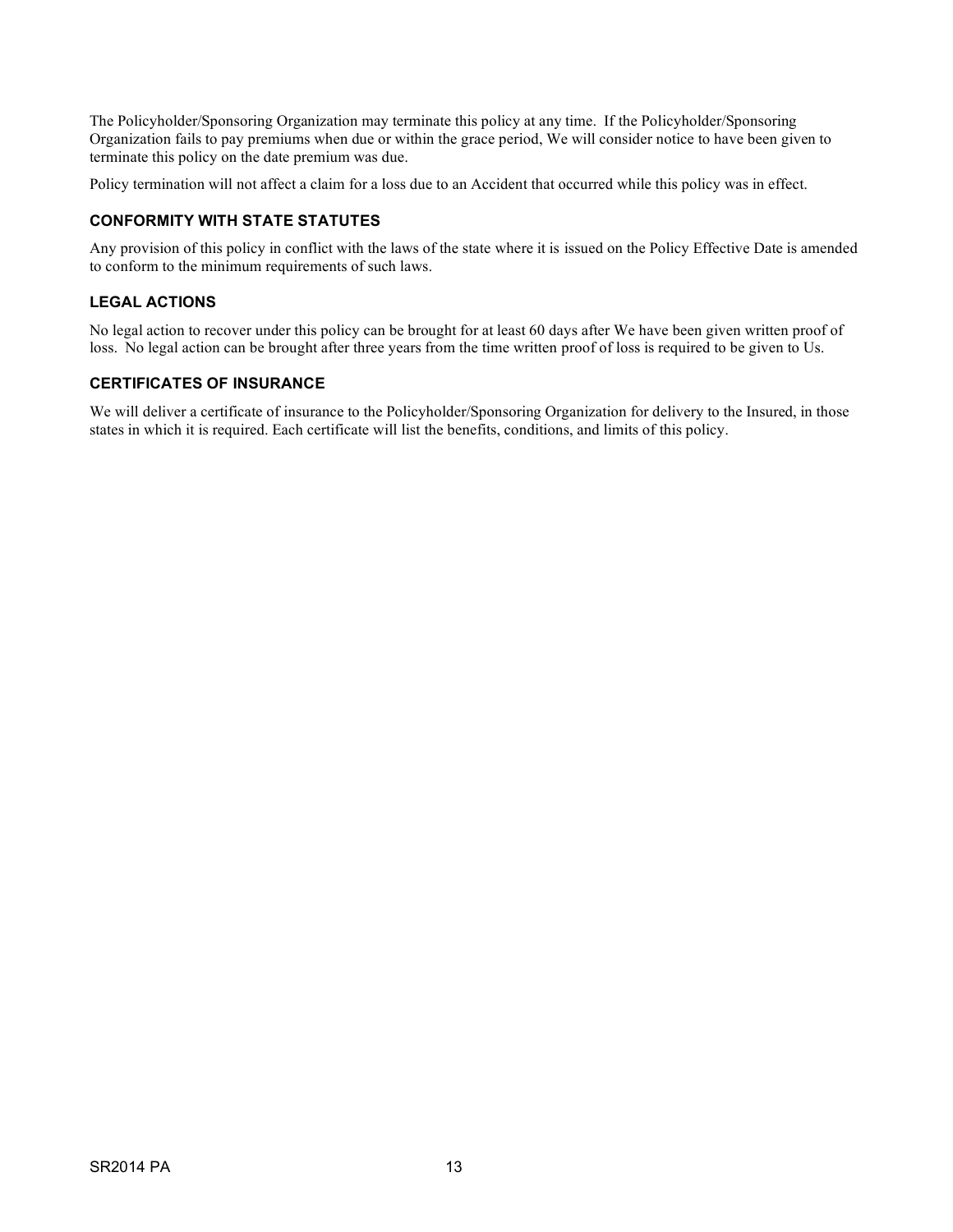#### **DEFINITIONS**

<span id="page-17-0"></span>The following capitalized terms have the meaning assigned to them in this section. The assigned definitions apply to both the singular and plural forms of the defined term.

*Accident* means an unexpected and unintended event which:

- causes Injury to an Insured; and
- occurs within the Scope of Coverage.

*Ambulance Service (Air)* means the service provided:

- by means of a fixed or roto-winged aircraft equipped with life support and medical apparatus; and
- for the primary purpose of transporting an Insured to or from the Hospital where treatment is given.

*Ambulance Service (Surface)* means the service provided:

- by a commercial or municipal ground ambulance service; and
- for transporting an Insured to or from the Hospital where treatment is given.

*Allowable Expense* means a Medical Expense otherwise payable under the policy that is not in excess of the 80<sup>th</sup> percentile identified on Context4HealthCare (the "Database"). When there is, in Our determination, minimal data available from the Database for a Medical Expense, We will determine the amount to pay by calculating the unit cost for the applicable service category using the Database and multiplying that by the relative value of the Medical Expense based upon a commercially available relative value scale selected by Us. In the event of an unusually complex medical procedure, a Medical Expense for a new procedure or a Medical Expense that otherwise does not have a relative value that is in Our determination applicable, We will assign a relative value. The Medical Expenses We pay may not reflect the actual charges of a provider and does not take into account the provider's training, experience or category of licensure. A provider may charge the Insured the difference between what the provider charges and the amount We pay under the policy. The Database will be updated by us as information becomes available from the supplier, up to twice each year. We may modify the Database in Our discretion to reflect Our experience. We have the right, in Our discretion, to substitute or replace the Database with another database or databases of comparable purpose, with or without notice.

*Ambulatory Surgical Center* means a surgical or medical center which:

- has permanent facilities for surgery;
- has an organized medical staff of Physicians and graduate registered nurses (R.N.);
- is authorized by law in the jurisdiction in which it is located to perform surgical services; and
- is licensed (if no license is required, officially approved) under the law.

*Approved Racing Event* means the period of time during which actual speed contests, performances, or testing of land motor vehicles is conducted and for which a valid premium has been paid in advance.

*Benefit Period* means the period of time, as stated in the Schedule, from the date of the Injury within which benefits will be paid.

*Controlled Substance* means any drug or substance, other than alcohol, having the capacity to affect behavior and that is regulated by law with regard to possession and use.

*Custodial Care* means services or treatment which, regardless of where provided:

- could be rendered safely by a person without medical skills; and
- provides a routine level of maintenance care designed mainly to help the patient with daily living activities, including (but not limited to):
	- personal care such as help in walking and getting in and out of bed; help with bathing; help with eating by spoon, tube or gastrostomy; exercising; dressing; enema and using the toilet;
	- homemaking such as preparing meals or special diets;
	- moving the patient;
	- **acting as companion or sitter;**
	- supervising medication which can usually be self-administered;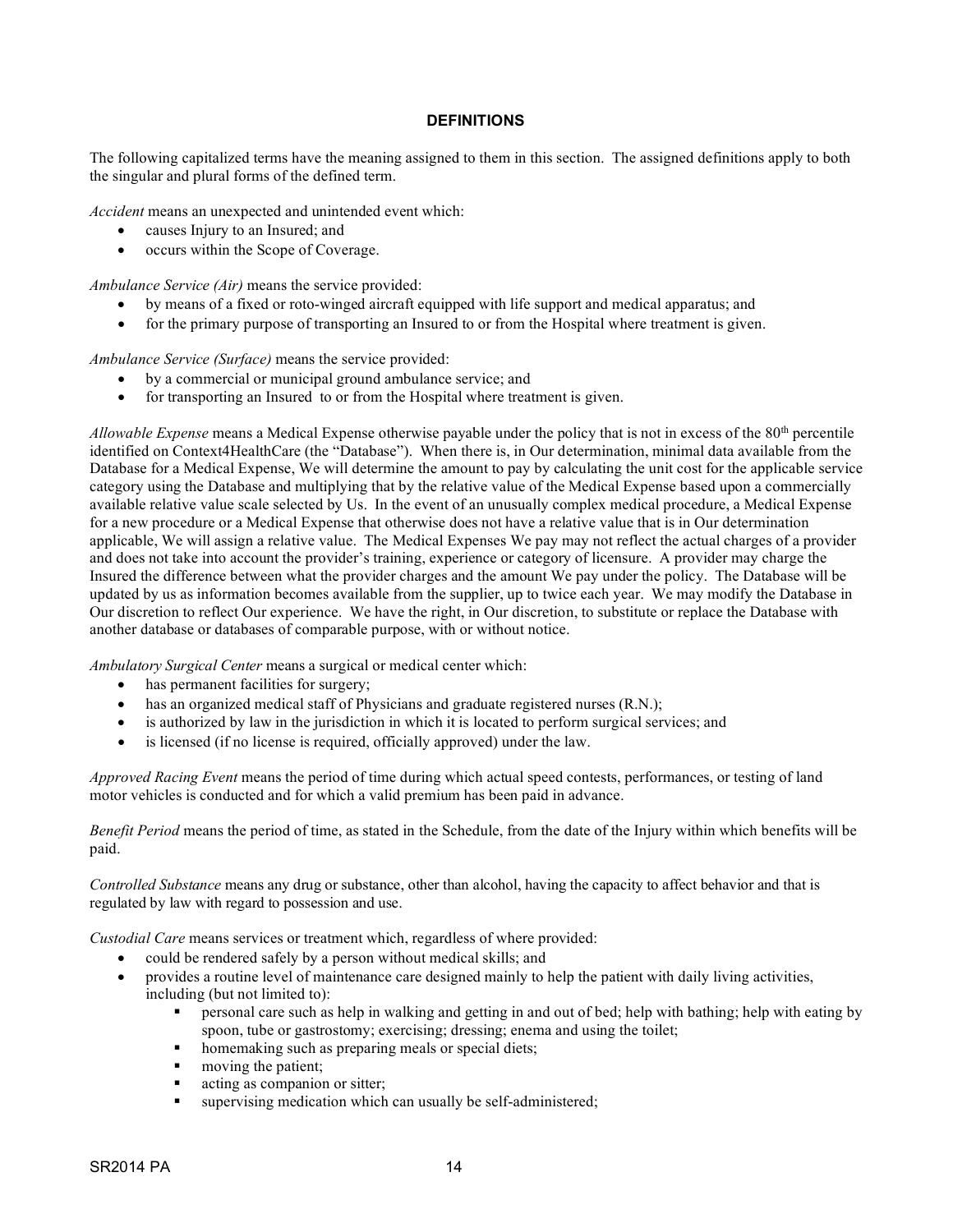- **•** oral hygiene; and
- ordinary skin and nail care.

*Deductible (Reducing)* means the amount of eligible Medical Expenses incurred by an Insured for each loss before benefits are payable under this policy. Medical Expenses payable under any Other Insurance Plan will be used to satisfy or reduce this Deductible. It applies separately to each Insured and each Injury.

*Durable Medical Equipment* means equipment that is Medically Necessary, appropriate for the medical care of the Insured, and ordered by a Physician for the specific use of the Insured. It is equipment that can withstand repeated use, is primarily and customarily used to serve a medical purpose and generally is not useful to an individual in the absence of an Injury.

*Heart or Circulatory Malfunction* means an acute onset of a cardiovascular or circulatory accident, stroke or other similar traumatic event affecting the heart or circulatory system:

- which is first diagnosed and treated while the Insured's coverage under this policy is in force;
- which occurs as a result of Injury to the Insured while participating in a Sponsored or Supervised Activity; and
- which does not result from a Pre-Existing Condition.

*Home Health Care* means nursing care and treatment, to an Insured in his home, which is part of an overall extended treatment plan and; a) is required for progressive and positive improvement of the Insured's medical condition, or b) is necessary to provide care and treatment that cannot be self-administered for a Totally Disabled Insured.

To qualify for Home Health Care:

- the plan must be established and approved in writing by the attending Physician, including certification in writing by the attending Physician that confinement in a Hospital or Extended Care Facility would be required in the absence of Home Health Care; and
- nursing care and treatment must be provided by a Hospital certified to provide Home Health Care services or by a certified Home Health Care agency; and
- Home Health Care services must commence within seven (7) days of discharge from a Hospital or Extended Care Facility or Rehabilitation Facility and be preceded by a Hospital or Extended Care Facility or Rehabilitation Facility confinement of five (5) days or more.

Home physical, speech, and occupational therapies will be covered when initiated in conjunction with discharge from or placement through a Rehabilitation Facility and approved by the attending Physician.

No benefits will be paid for Home Health Care services which are provided by an Immediate Family Member of the Insured or by an individual who resides with the Insured, unless specifically agreed to by Us. Home Health Care does not include Custodial Care Expense.

*Hospital* means an institution which:

- is operated pursuant to law;
- is primarily and continuously engaged in providing medical care and treatment to sick and injured persons on an inpatient basis;
- is under the supervision of a staff of Physicians;
- provides 24-hour nursing service by or under the supervision of a graduate registered nurse (R.N.); and
- has medical, diagnostic and treatment facilities, with major surgical facilities on its premises or available to it on a prearranged basis.

Hospital does not include:

- a clinic or facility for:
	- convalescent, custodial, educational or nursing care;
	- the aged, drug addicts or alcoholics;
	- **•** rehabilitation; or
- a military or veterans hospital or a hospital contracted for or operated by a national government or its agency unless:
	- the services are rendered on an emergency basis; and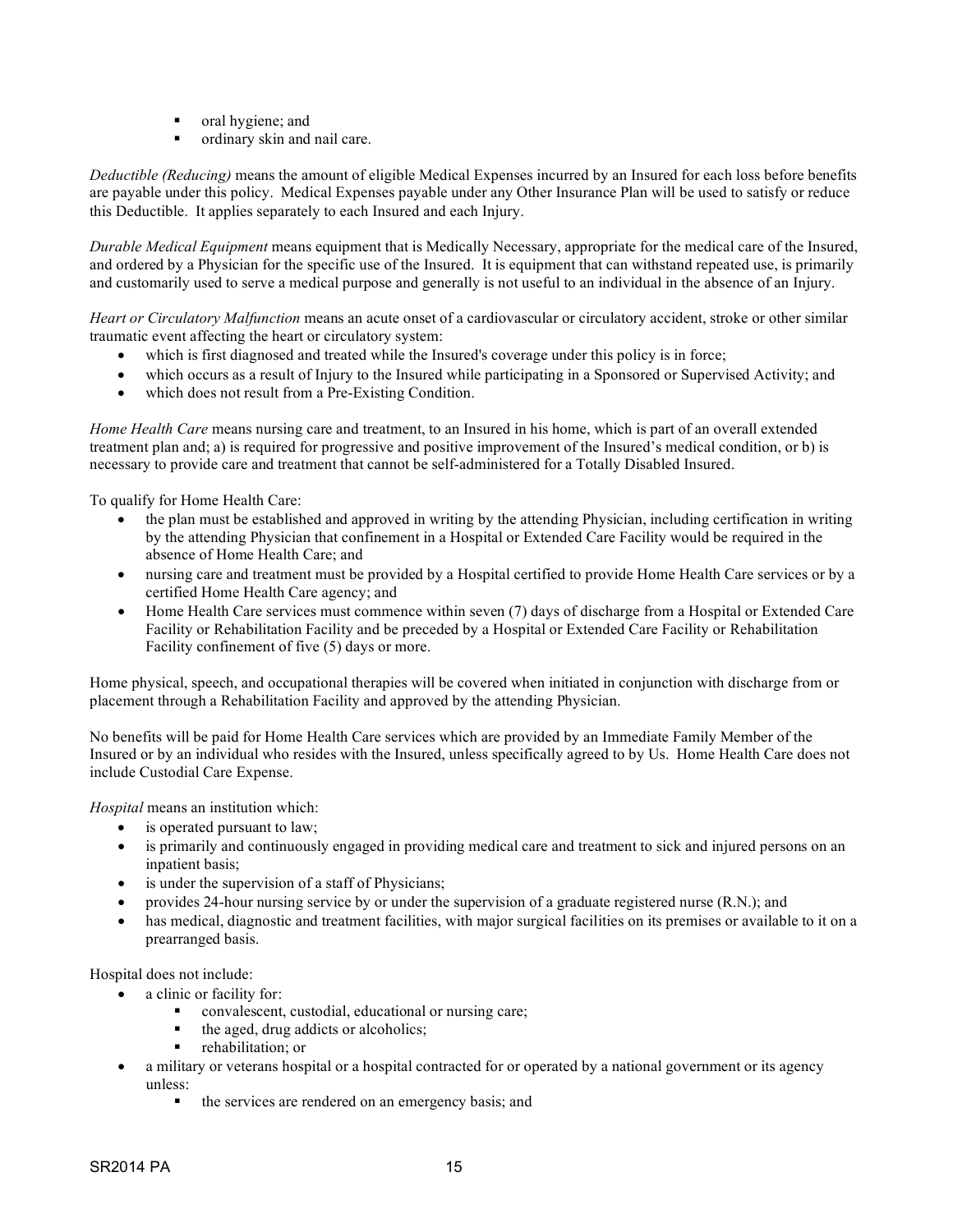the individual has a legal liability to pay for the services given in the absence of insurance.

*Immediate Family Member* means a spouse or a child, parent, grandparent, brother or sister of the Insured, step-relatives in these same categories, or a person who reared the Insured, or a person whom the Insured reared.

*Injury* means bodily harm which:

- requires treatment by a Physician;
- results in loss due to an Accident, independent of Sickness and all other causes; and
- occurs within the Scope of Coverage.

Bodily harm does not include a Pre-Existing Condition.

*Insured* means a person:

- who is eligible for insurance under the terms of the policy; and
- for whom proper premium has been paid.

*Intensive Care Unit* means a section, ward, or wing within a Hospital which is separated from other Hospital facilities and:

- is operated exclusively for the purpose of providing professional treatment for critically ill or Injured patients;
- has special supplies and equipment necessary for such treatment which is available on a standby basis for immediate use;
- provides room and board, and constant observation by registered graduate nurses or other specialty trained Hospital personnel; and
- is not maintained for the purpose of providing normal post-operative recovery treatment or service.

*Intoxicated, intoxication* means the Insured's condition as determined and defined by the laws in the jurisdiction in which the loss or cause of loss was incurred; (for the purposes of this exception, the laws governing the operation of motor vehicles while intoxicated will apply to any activity occurring at the time of the accident.)

*Laboratory Tests* means laboratory procedures identified in Physician Current Procedural Terminology (CPT) as codes 80000- 89999 inclusive.

*Loss of a Foot* means Severance above the ankle.

*Loss of a Hand* means Severance at or above the wrist.

*Loss of Hearing* means total and permanent loss of hearing which cannot be corrected by any means.

*Loss of Sight* means the total, permanent loss of sight of the eye or eyes. The loss of sight must be irrecoverable by natural, surgical or artificial means.

*Loss of Speech* means total, permanent and irrecoverable loss of audible communication.

*Loss of a Thumb and Index Finger* of the same hand means Severance through or above the metacarpophalangeal joints of the same hand (the joints between the fingers and the hand) from the same Accident.

*Loss Period* means the period of time stated in the Schedule from the date of an Accident within which the Insured must seek initial treatment for an Injury or death or Specific Loss must occur.

*Maximum Benefit Amount* means the total benefits payable under an applicable benefit provision. The Maximum Benefit Amount is shown in the Schedule.

*Medical Expenses* means expenses incurred for Medically Necessary services and supplies. Medical Expenses are incurred on the date the service or supply is rendered or provided.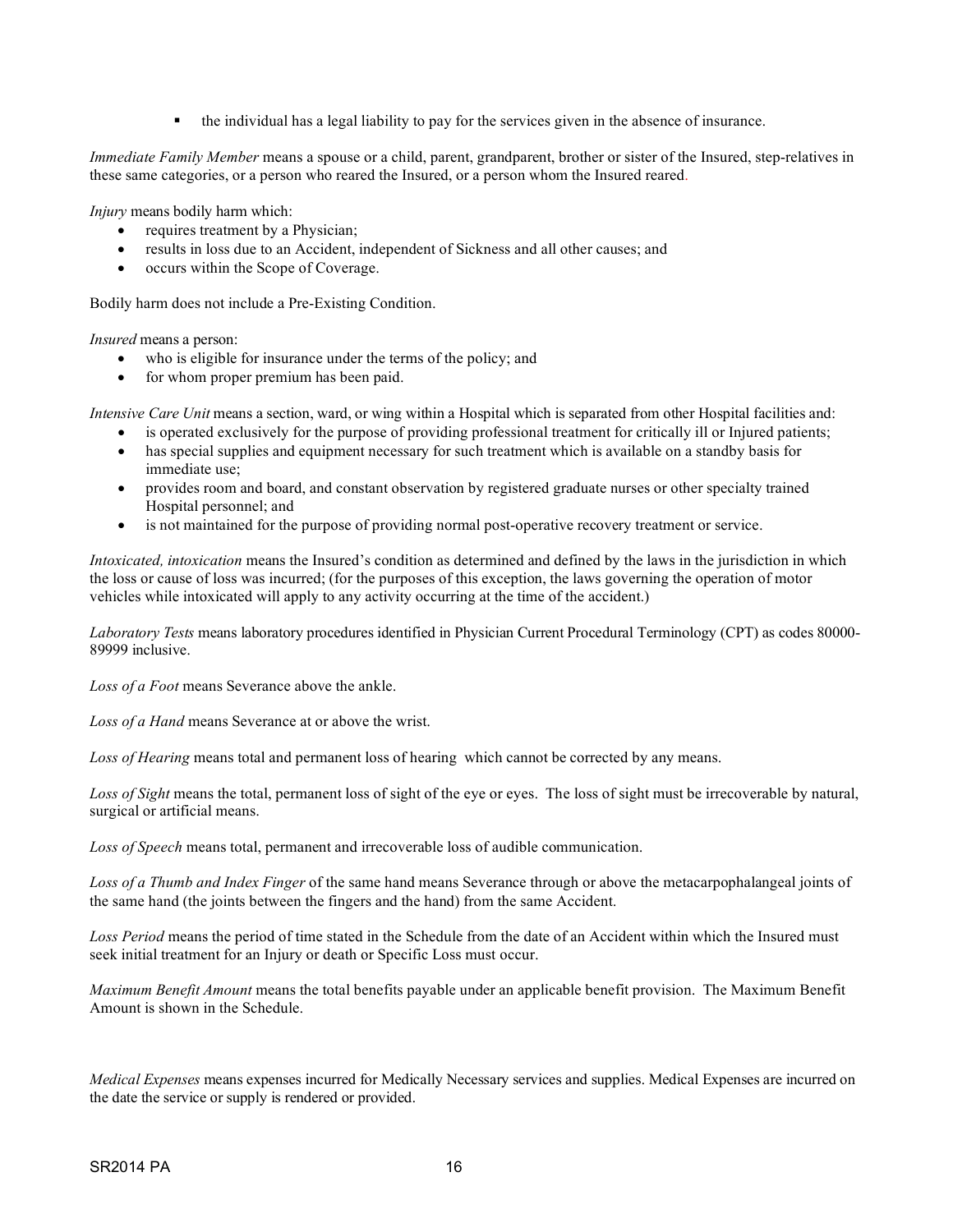*Medically Necessary, Medical Necessity* means care that is ordered, prescribed, or rendered by a Physician or Hospital, and is determined by Us, or a qualified party or entity selected by Us, to be:

- consistent with the diagnosis and treatment of the loss;
- appropriate with the standards of good medical practice;
- not solely for the convenience of the Insured;
- the most appropriate supply or level of service which can be safely provided; and
- not considered experimental or investigative.

*Nurse* means a professional, licensed, graduate registered nurse (RN), a professional, licensed practical nurse (LPN) or a certified registered nurse anesthetist (CRNA).

*Nurse Practitioner* means a licensed registered nurse who has received special training for diagnosing and treating routine or minor ailments.

*Orthopedic Appliances* means braces and appliances that:

- are prescribed by a Physician;
- are primarily and customarily used to serve a medical purpose;
- can withstand repeated use; and
- are Medically Necessary.

*Other Insurance Plan* means any contract, policy or other arrangement for benefits or services for medical or dental care or treatment under:

- any individual, group, blanket, or franchise policy of accident, disability, or health insurance;
- any arrangement of benefits for members of a group, whether insured or uninsured;
- any prepaid service arrangement such as Blue Cross or Blue Shield, individual or group practice plans, or health maintenance organizations;
- any amount payable for Hospital, medical, or other health services for Injury arising out of a motor vehicle accident to the extent such benefits are payable under any medical expense payment provision (by whatever terminology used including such benefits mandated by law) of any motor vehicle insurance policy;
- any amount payable for services for injuries or diseases related to the Insured's job to the extent that the Insured actually receives benefits under a workers compensation law. If the Insured enters into a settlement to give up the Insured's rights to recover future medical expenses under a workers compensation law, this policy will not pay those medical expenses that would have been payable except for that settlement; or
- any benefits payable under any program provided or sponsored solely or primarily by any federal, state, or local governmental unit or agency or subdivision or through operation of law or regulation, except Medicaid and Tricare.

*Outpatient Surgical Center* means a surgical or medical center which has:

- permanent facilities for surgery;
- organized medical staff of Physicians and Nurses; and
- is authorized by law in the jurisdiction in which it is located to perform surgical services and is licensed (if no license is required, officially approved) under law.

*Paralysis* means loss of function of one or more limbs as a result of neurological damage, without Severance of a limb. Paralysis must start within the Loss Period stated in the Schedule. This loss must be determined by a Physician to be complete and irreversible. The Insured must be under the care of a Physician for 12 consecutive months from the date of loss of function. At the end of this time, a Physician must determine that the loss of function is not reversible.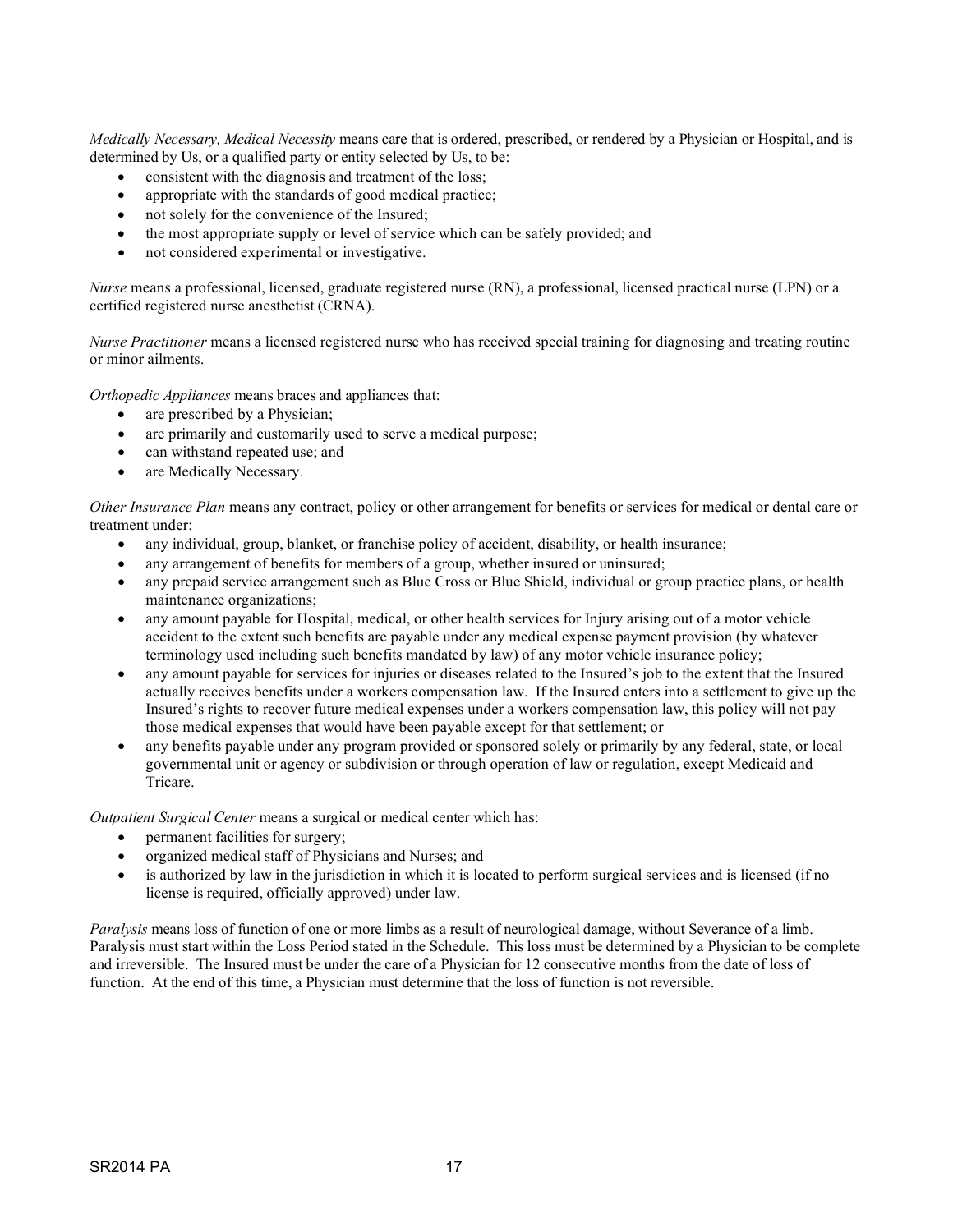*Physician* means a legally qualified physician, Nurse Practitioner or Physician's Assistant practicing within the scope of his or her license; and recognized as a physician in the state where services are rendered. Physician does not include:

- the Insured: or
- an Immediate Family Member; or
- a person living with the Insured; or
- a person employed or retained by the Policyholder/Sponsoring Organization.

*Physician's Assistant (PA)* means a medical professional, other than the Insured, who is trained and licensed to provide basic medical services under the direction of a Physician.

*Pre-Existing Condition* means any condition for which an Insured has received care, diagnosis or advice from a Physician or of which symptoms were manifested within 12 months before being covered by this policy.

*Prescription Drugs* means drugs which:

- under Federal law may only be dispensed by written prescription; and
- are approved for general use by the Food and Drug Administration.

*Scope of Coverage* means insurance coverage limited to a loss which:

- is within the scope of the risks specified in the INSURED RISKS section of this policy;
- is specified in the DESCRIPTION OF BENEFITS section of this policy;
- occurs during the Loss Period for the loss incurred specified in the Schedule, if any; and
- occurs while this policy is in effect.

*Severance* means the complete and permanent separation and dismemberment of the part from the body.

*Skilled Nursing Facility* means a place which is licensed by the state as a skilled nursing home.

*Sponsored or Supervised Activity* means a Policyholder/Sponsoring Organization authorized function:

- in which the Insured participates;
- which is organized by or under its auspices and sanctioned by the appropriate governing authority; and
- which is within the scope of customary activities for such entity.

*Sponsoring Organization* means a legal entity to whom this policy is issued, that is affiliated with the Policyholder, or that elects coverage under this policy.

*We, Our, Us* means Mutual of Omaha Insurance Company.

*X-ray* means those procedures identified in Physician Current Procedural Terminology (CPT) as codes 70000-79999 inclusive.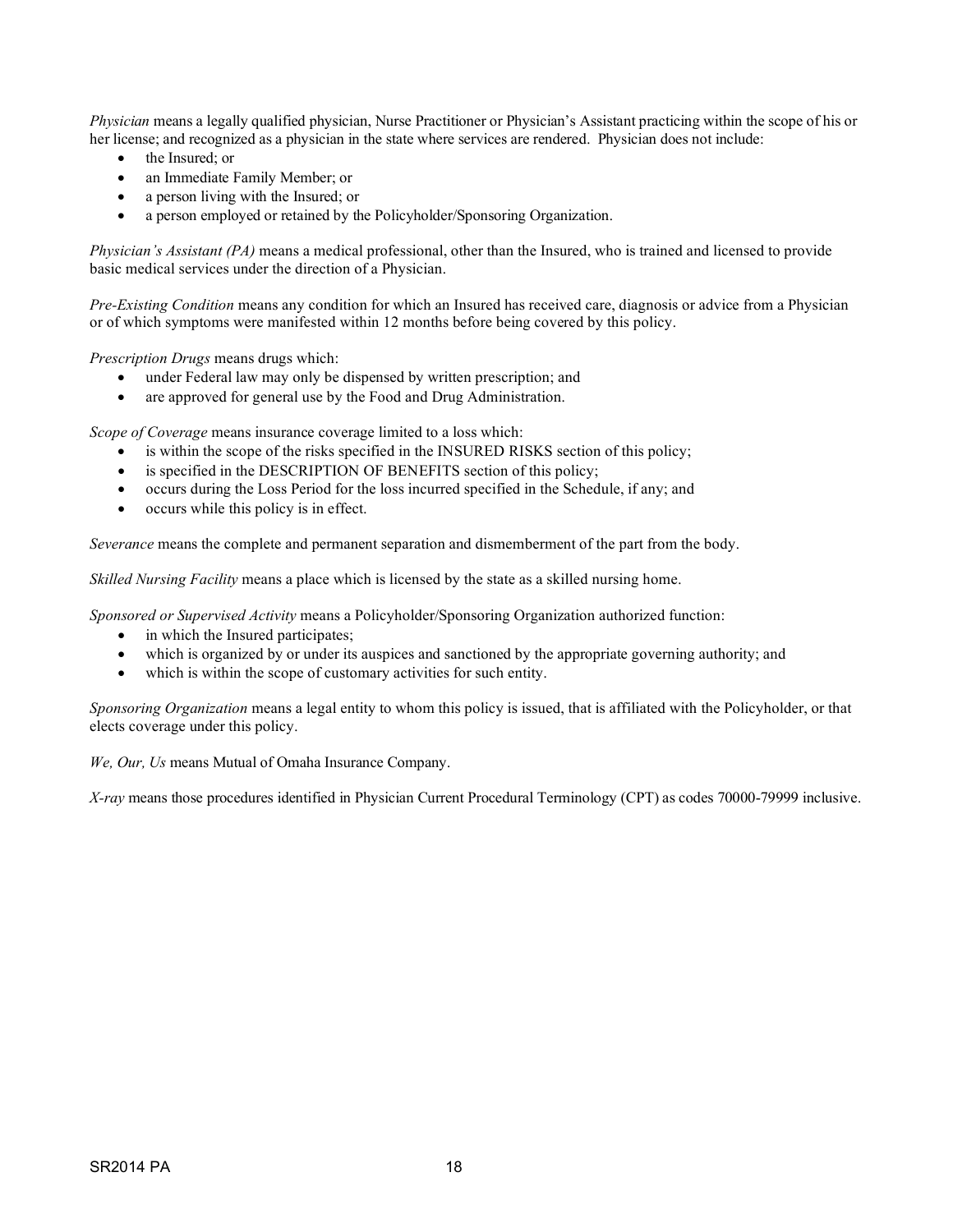# **THIS IS A BLANKET LIMITED ACCIDENT POLICY.**

# **READ IT CAREFULLY.**

### **BENEFITS ARE NOT PAYABLE FOR LOSS DUE TO SICKNESS.**

### **THIS POLICY IS NOT A MEDICARE SUPPLEMENT POLICY.**

**If you are eligible for Medicare, review the Guide to Health Insurance for People with Medicare available from Us.**

**Mutual of Omaha Insurance Company**

**Home Office: 3300 Mutual of Omaha Plaza Omaha, Nebraska 68175**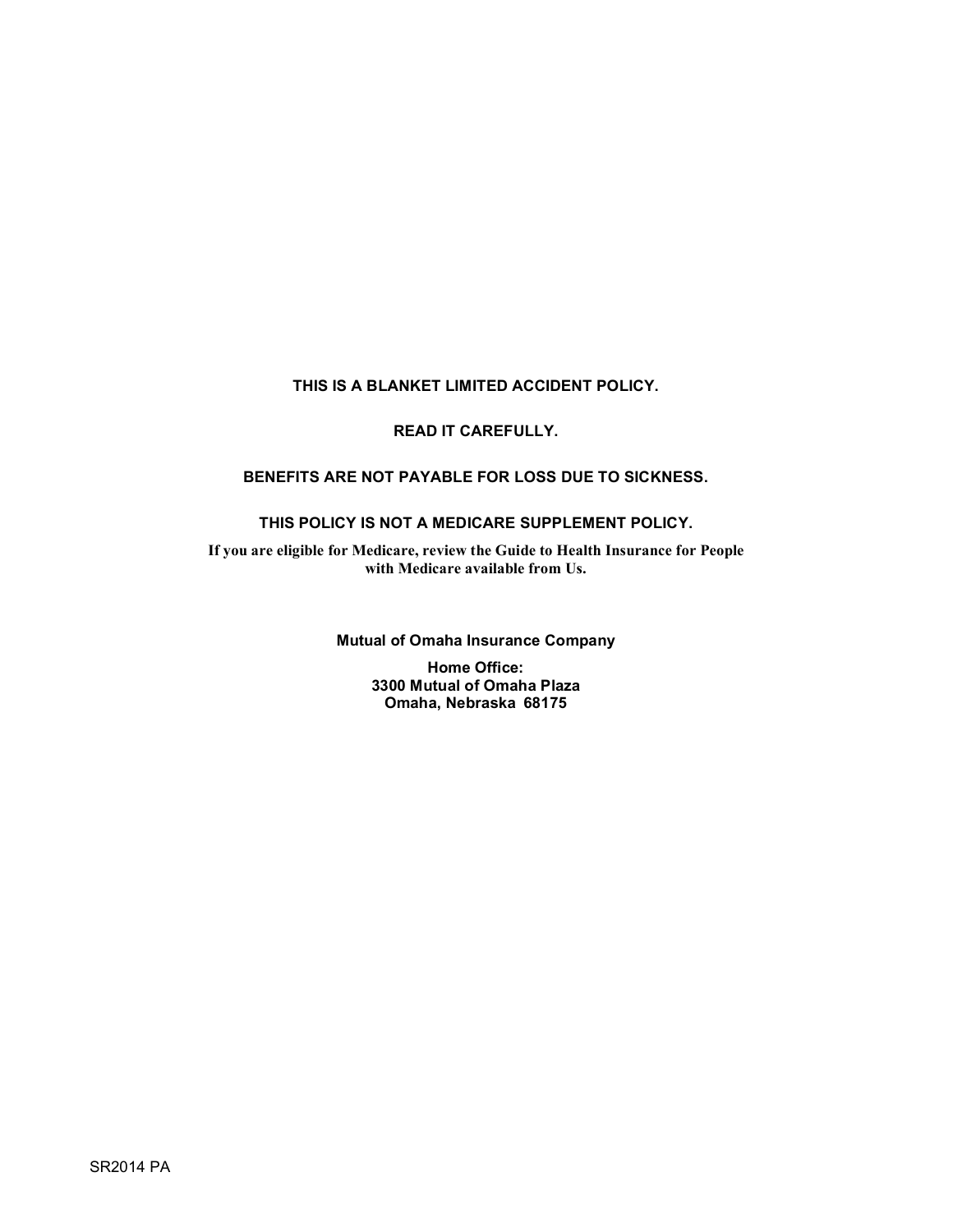#### **NOTICE OF PROTECTION PROVIDED BY PENNSYLVANIA LIFE AND HEALTH INSURANCE GUARANTY ASSOCIATION**

This notice provides a **brief summary** regarding the protections provided to policyholders by the Pennsylvania Life and Health Insurance Guaranty Association ("the Association"). This protection was created under Pennsylvania law, which determines who and what is covered and the amounts of coverage.

The Association was established to provide protection in the unlikely event that your member life, annuity, or health insurance company, RANLI PPO, hospital plan corporation, professional health services plan corporation or health maintenance organization (member insurer) becomes financially unable to meet its obligations. If this should happen, the Association will typically arrange to provide coverage, pay claims, or otherwise provide protection in accordance with Pennsylvania law. The protection provided by the Association is not unlimited and is not a substitute for consumers' care in selecting companies that are well managed and financially stable.

Below is a brief summary of the coverages, exclusions and limits provided by the Association. This summary does not cover all provisions of the law; nor does it in any way change anyone's rights or obligations or the rights or obligations of the Association.

# **COVERAGE**

### **Persons Covered**

Generally, individuals will be protected by the Association if the member insurer was a member of the Association and the individual lives in Pennsylvania at the time the member insurer is determined by a court to be insolvent. Coverage is also provided to policy beneficiaries, payees or assignees of such individuals.

### **Amounts of Coverage**

The basic coverage protections provided by the Association per insured in each insolvency are limited in the aggregate to \$300,000 (or \$500,000 in the case of health benefit plans), including specific limits for the following types of coverage but not in excess of the contractual obligations of the member insurer;

### **Life insurance:**

• Up to \$300,000 in death benefits including up to \$100,000 in net cash surrender or withdrawal value.

### **Accident, accident and health, or health insurance (including HMOs)**:

- Up to \$500,000 for health benefit plans, with some exceptions.
- Up to \$300,000 for disability income benefits.
- Up to \$300,000 for long-term care insurance benefits.
- Up to \$100,000 for all other types of health insurance.

### **Individual annuities**

• Up to \$250,000 in the present value of benefits, including cash surrender and net cash withdrawal values.

# **LIMITATIONS AND EXCLUSIONS FROM COVERAGE**

The Association also does not provide coverage for:

- any policy or contract or portion of a policy or contract which is not guaranteed by the member insurer or for which the individual has assumed the risk, such as a variable contract sold by prospectus;
- claims based on marketing materials or other documents which are not approved policy orcontract forms, claims based on misrepresentations of policy or contract benefits, and other extra-contractual claims;